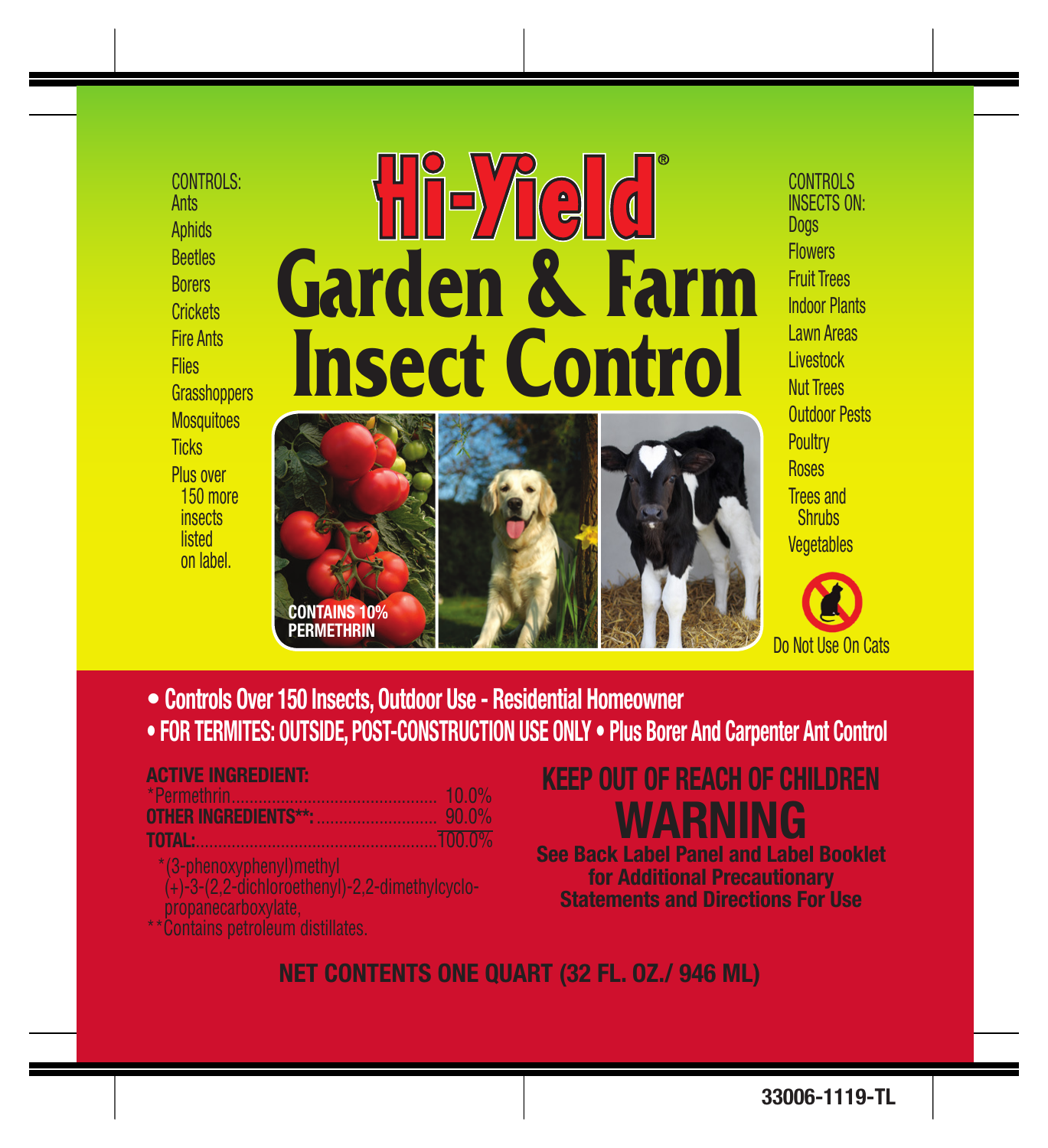| <b>FIRST AID</b>                                                                                                             |                                                                                                                                                                                                                                                         |  |  |
|------------------------------------------------------------------------------------------------------------------------------|---------------------------------------------------------------------------------------------------------------------------------------------------------------------------------------------------------------------------------------------------------|--|--|
| If On Skin<br>0r<br><b>Clothing</b>                                                                                          | • Take off contaminated clothing.<br>• Rinse skin immediately with plenty of water for 15-20 minutes.<br>• Call a poison control center or doctor for treatment advice.                                                                                 |  |  |
| If In Eyes                                                                                                                   | • Hold eye open and rinse slowly and gently with water for<br>15-20 minutes.<br>• Remove contact lenses, if present, after the first 5 minutes,<br>then continue rinsing eye.<br>Call a poison control center or doctor for treatment advice.           |  |  |
| lf<br><b>Inhaled</b>                                                                                                         | • Move person to fresh air.<br>• If person is not breathing, call 911 or an ambulance, then give<br>artificial respiration, preferably by mouth-to mouth, if possible.<br>• Call a poison control center or doctor for treatment advice.                |  |  |
| If<br>Swallowed                                                                                                              | • Immediately call a poison control center or doctor.<br>• Do not induce vomiting unless told to do so by a poison control<br>center or doctor.<br>• Do not give any liquid to the person.<br>• Do not give anything by mouth to an unconscious person. |  |  |
| Note to Physician and Veterinarian: This product contains petroleum<br>distillates. Vomiting may cause aspiration pneumonia. |                                                                                                                                                                                                                                                         |  |  |
| Have the product container or label with you when calling a poison control<br>center or doctor, or going for treatment.      |                                                                                                                                                                                                                                                         |  |  |

In the event of a medical or chemical emergency, contact North America 1-800-255-3924 or Worldwide Intl. + 01- 813-248-0585



# 7 32221 33006 11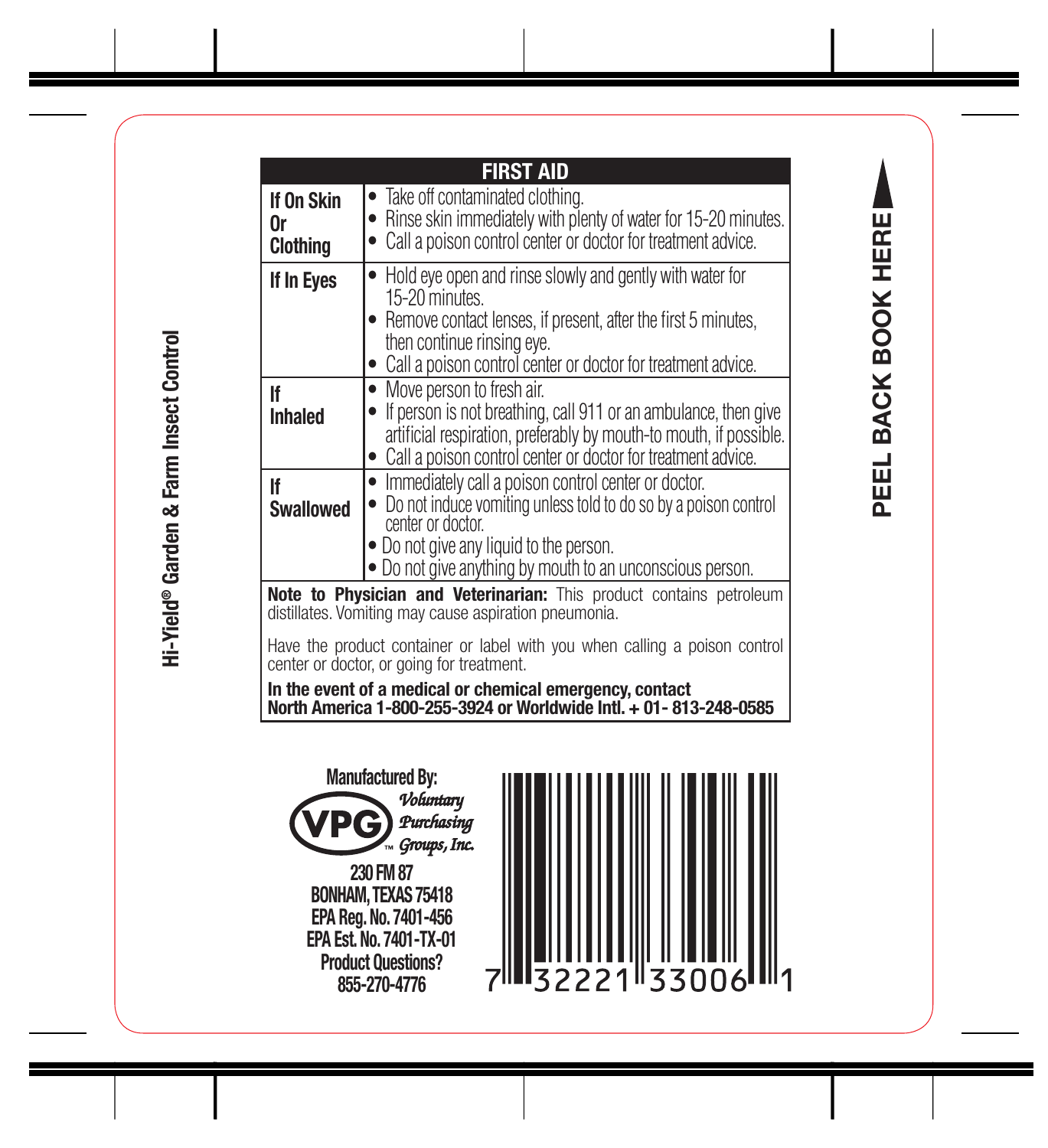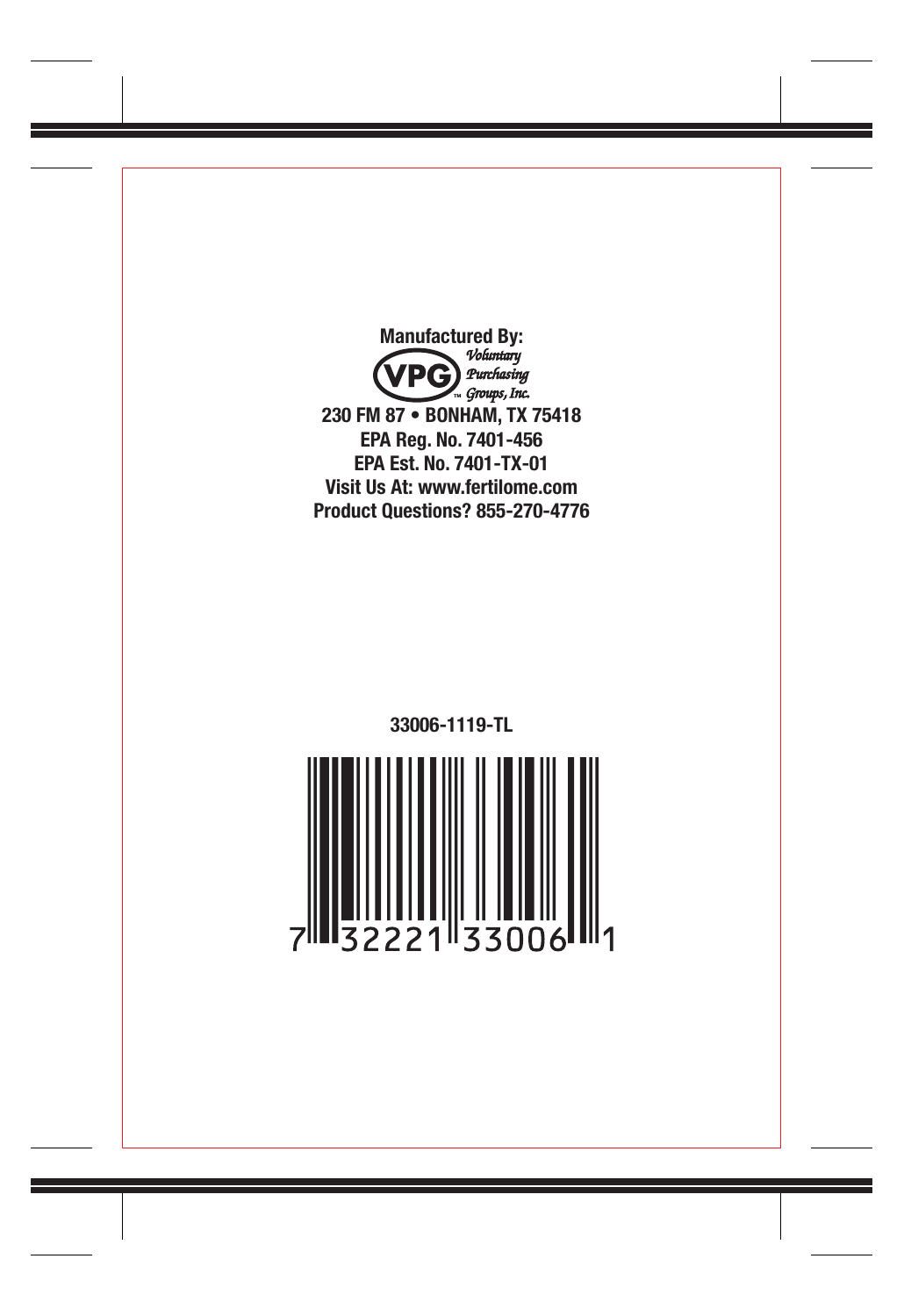#### PRECAUTIONARY STATEMENTS HAZARDS TO HUMANS AND DOMESTIC ANIMALS

WARNING: Causes skin irritation. Harmful if inhaled. Causes moderate eye irritation. Do not get on skin or on clothing. Avoid breathing spray mist. Avoid contact with eyes or clothing. Wear long sleeved shirt and long pants, socks, chemical resistant footwear and gloves. Wash hand thoroughly with soap and water after handling and before eating, drinking, chewing gum, using tobacco or using the toilet. Remove and wash contaminated clothing before re-use.

DO NOT USE ON CATS: May be toxic or potentially fatal if applied to or ingested by cats. Accidental application to cats and/or grooming a recently treated dog may result in tremors and/or uncoordinated muscle movements. If this occurs, immediate veterinary care should be provided.

#### ENVIRONMENTAL HAZARDS

This pesticide is extremely toxic to aquatic organisms, including fish and invertebrates. To protect the environment, do not allow pesticide to enter or run off into storm drains, drainage ditches, gutters or surface waters. Applying this product in calm weather when rain is not predicted for the next 24 hours will help to ensure that wind or rain does not blow or wash pesticide off the treatment area. Rinsing application equipment over the treated area will help avoid run off to water bodies or drainage systems.

This pesticide is highly toxic to bees exposed to direct treatment on blooming crops or weeds. Do not apply this product or allow it to drift to blooming crops or weeds while bees are actively foraging the treatment area.

#### PHYSICAL AND CHEMICAL HAZARDS

Do Not use or store near heat or open flame. Do Not use this product in or around electrical equipment due to the possibility of shock hazard.

#### DIRECTIONS FOR USE

It is a violation of Federal law to use this product in a manner inconsistent with its labeling.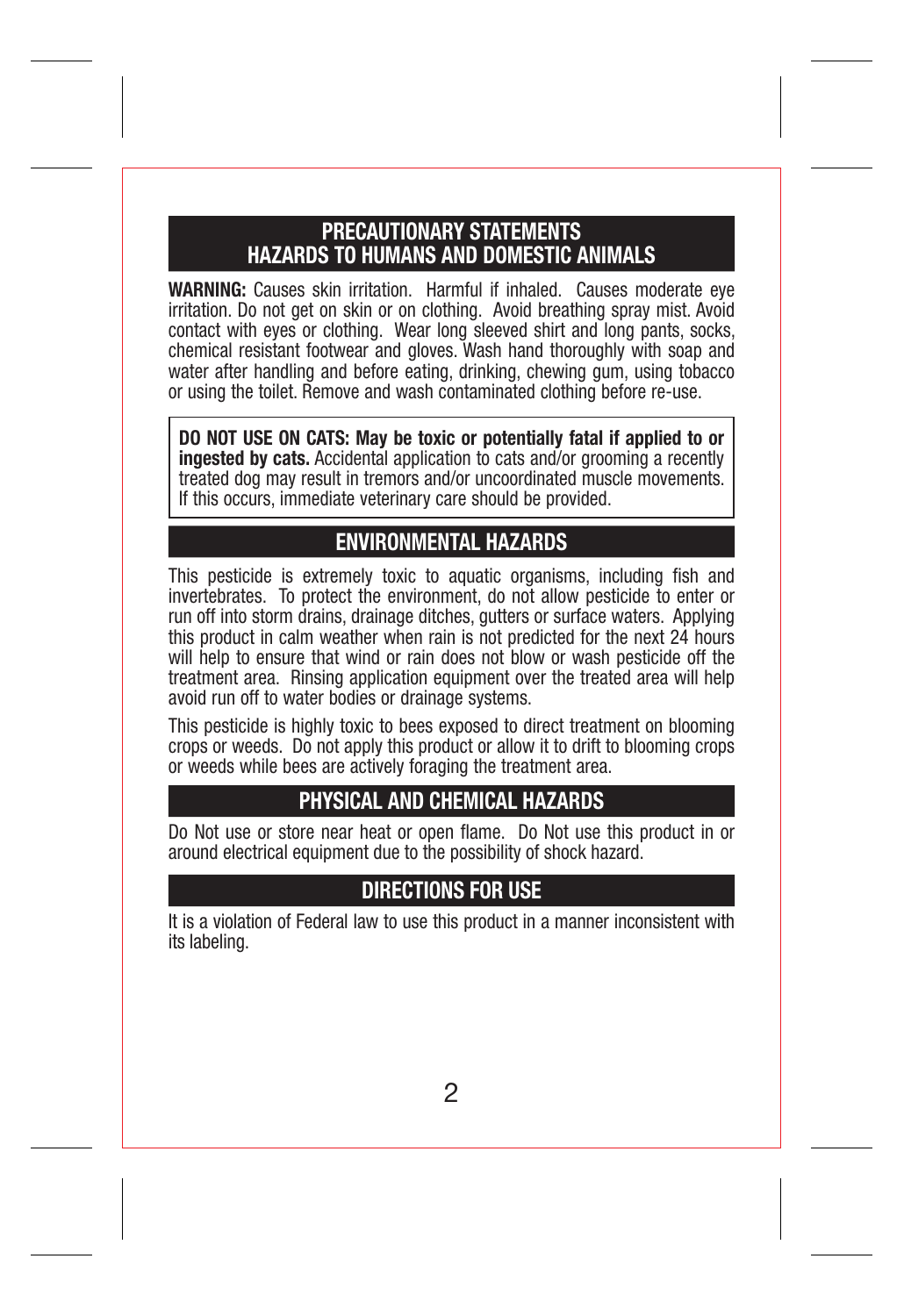#### USE RESTRICTIONS

All outdoor applications must be limited to spot or crack-and-crevice treatments only, except for the following permitted uses:

1. Treatment to soil or vegetation around structures;

2. Applications to lawns, turf, and other vegetation:

3. Applications to building foundations, up to a maximum height of 3 feet.

Other than applications to building foundations, all outdoor applications to impervious surfaces such as sidewalks, driveways, patios, porches and structural surfaces (such as windows, doors, and eaves) are limited to spot and crack-and-crevice applications, only.

Application is prohibited directly into sewers or drains, or to any area like a gutter where drainage to sewers, storm drains, water bodies, or aquatic habitat can occur. Do not allow the product to enter any drain during or after application.

Do not water the treated area to the point of run-off.

Do not make applications during rain.

Not for use in outdoor residential misting systems.

USE ONLY ON DOGS OR LIVESTOCK. DO NOT APPLY TO CATS.

Except when applying to dogs or livestock, do not allow adults, children or pets to enter treated areas until sprays have dried. Remove pets, birds and cover fish aquaria before spraying.

Except when applying to dogs or livestock, do not apply this product that will contact adults, children or pets, either directly or through drift.

Not for use on plants being grown for sale or other commercial use, or for commercial seed production, or for research purposes.

#### READ ENTIRE LABEL BEFORE EACH USE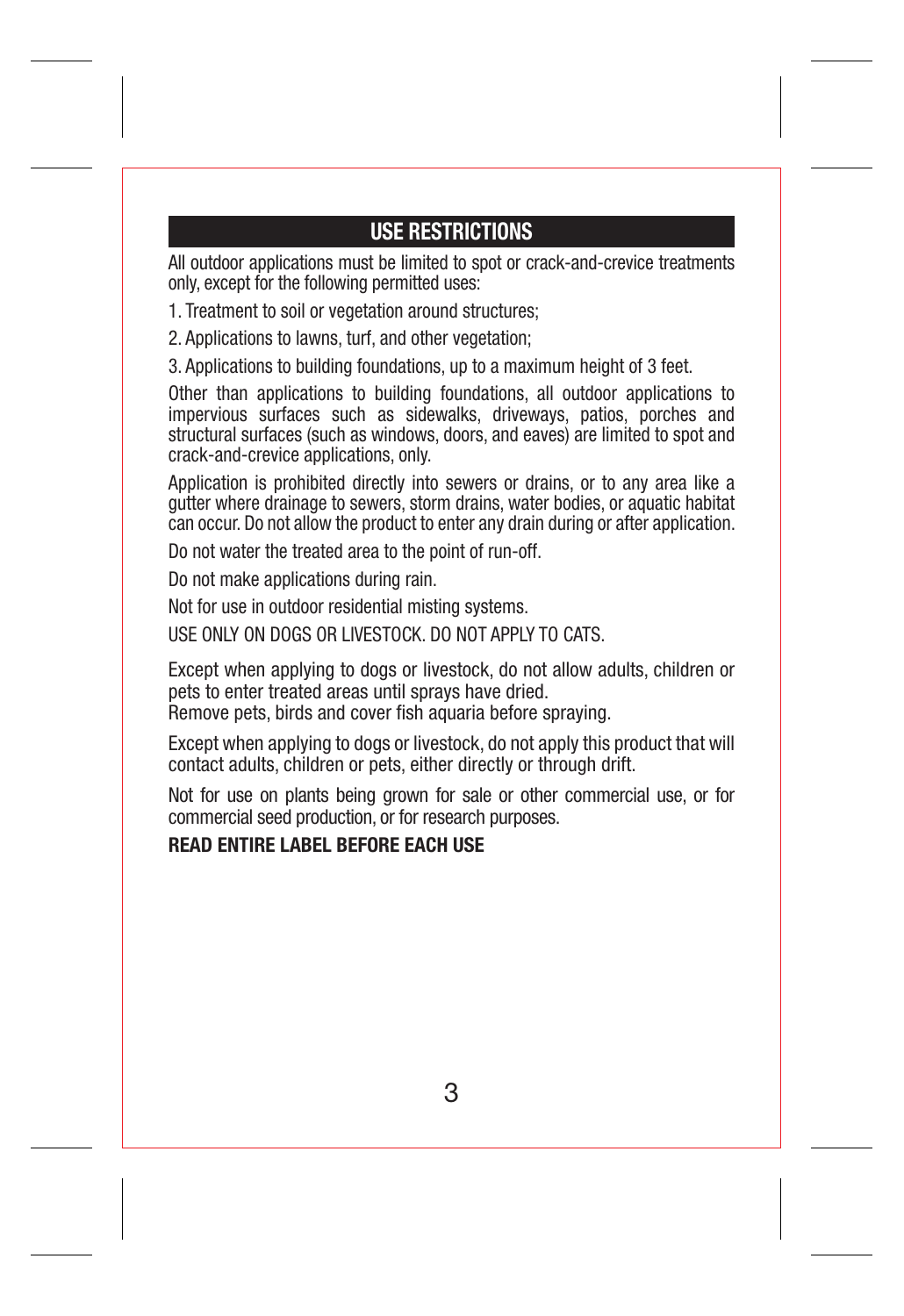#### HOW TO MIX AND APPLY

Mix the labeled amount of Hi-Yield® Garden & Farm Insect Control as directed and apply in accordance with specific directions for use. Always calculate the area to be treated by measuring the length and the width then multiply together to determine the square footage of the area to be treated, where appropriate. Apply Hi-Yield® Garden & Farm Insect Control as a coarse spray with a pump-up or other type of hand-held sprayer. When mixing, first fill the sprayer with half of the required amount of water, then measure and add the appropriate amount of Hi-Yield® Garden & Farm Insect Control. Complete filling the sprayer with the remaining amount of required water. Shake the sprayer to mix the product and water. Thorough spray coverage is necessary, but avoid spray runoff or dripping.

For large area coverage such as on lawns, this product may also be used through a hose-end type sprayer such as the ferti•lome® Air-O-Matic Hose-End Sprayer. Always follow the directions provided with the hose-end sprayer type for proper dilution and application of Hi-Yield® Garden & Farm Insect Control.

Do not use food utensils, such as measuring spoons or cups, for food purposes after use in measuring pesticides.

#### MEASUREMENT CONVERSION CHART

1 teaspoon =  $1/6$  fl.oz.; 1 ounce = 6 teaspoons;

3 teaspoons = 1 tablespoon; 2 tablespoons = 1 ounce  $Tbs = Table$ spoon:  $tsp = Tensor$ 

#### ORNAMENTAL HOUSE PLANTS

Contact and residual spray. Mix 1 1/2 teaspoons in 1 gallon of water. Use sufficient spray to obtain full and uniform coverage. Avoid spraying to the point of runoff. Adjust spray volume used to plant size.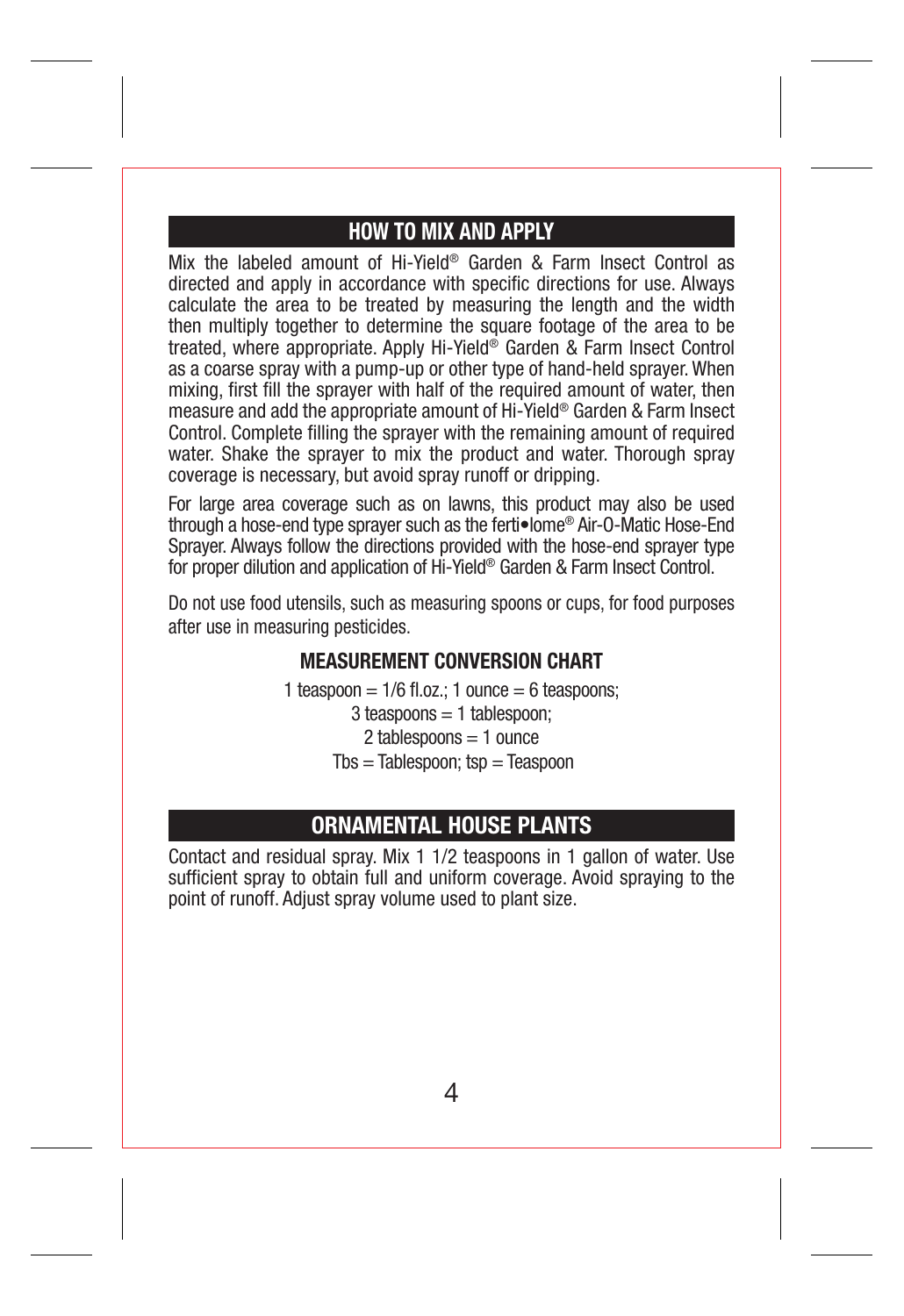| <b>ORNAMENTAL HOUSE PLANTS</b>                                                                                                                                                                                                                                                                                                                                                                                                                                                                                                                                                                                                                                                                        |                                                                                                                                                                                                                                                        |                                                                                                                                                                                                                                                                                                                                                                                                                                                                                                                                                                                                                                                                                                                                                                                                                                                                                                                                                                     |  |  |
|-------------------------------------------------------------------------------------------------------------------------------------------------------------------------------------------------------------------------------------------------------------------------------------------------------------------------------------------------------------------------------------------------------------------------------------------------------------------------------------------------------------------------------------------------------------------------------------------------------------------------------------------------------------------------------------------------------|--------------------------------------------------------------------------------------------------------------------------------------------------------------------------------------------------------------------------------------------------------|---------------------------------------------------------------------------------------------------------------------------------------------------------------------------------------------------------------------------------------------------------------------------------------------------------------------------------------------------------------------------------------------------------------------------------------------------------------------------------------------------------------------------------------------------------------------------------------------------------------------------------------------------------------------------------------------------------------------------------------------------------------------------------------------------------------------------------------------------------------------------------------------------------------------------------------------------------------------|--|--|
| <b>Plants</b>                                                                                                                                                                                                                                                                                                                                                                                                                                                                                                                                                                                                                                                                                         | <b>Insects</b>                                                                                                                                                                                                                                         | <b>Instructions &amp; Restrictions</b>                                                                                                                                                                                                                                                                                                                                                                                                                                                                                                                                                                                                                                                                                                                                                                                                                                                                                                                              |  |  |
| <b>INDOORS:</b> To protect<br>plants in greenhouses<br>and lathhouses, and<br>indoor landscaping.<br>Ageratum, Ardisia.<br>Aster, Azalea, Baby's<br>Breath, Begonia,<br>Birdsnest Fern.<br>Bleeding Heart.<br>Carnation.<br>Chrysanthemum.<br>Coleus. Crown of<br>Thorns. Cockscomb.<br>Cyclamen, Dracaena,<br>Dumbcane, English<br>Iw. Fuchsia, Gladiolus.<br>Grape Ivv. Hypoestes<br>Ivv. Juniper. Lilv.<br>Marigold, Orchid,<br>Palm. Pansv.<br>Peperomia, Petunia,<br>Philodendron.<br>Piggyback Plant.<br>Poinsettia, Portulaca,<br>Pothos, Prayer Plant,<br>Purple Passion.<br>Rabbits Foot Fern.<br>Rose, Schefflera.<br>Snapdragon, Snake<br>Plant. Statice. Velvet<br>Plant, Verbena, Zinnia | Aphids. Armyworms.<br>Corn Earworms.<br><b>Exposed Thrips.</b><br>Cankerworms<br>(Fall and Spring).<br>Inchworms.<br>Japanese Beetles.<br>Leafminers.<br>Leafrollers.<br>Mealybugs, Scales.<br>Spider Mites.<br>Thrips (exposed),<br><b>Whiteflies</b> | Spray directly on insects.<br>Remove infested plants from<br>living areas or areas likely to<br>be occupied by children, pets<br>(particularly fish and cats) prior<br>to applications. When plants<br>are dry, they can be returned<br>to their original location. Do<br>not use more product than is<br>recommended as this may cause<br>plant iniury. Use with care on<br>ferns, palms and fuchsia. As with<br>all plants listed above, especially<br>carnations, chrysanthemums<br>and roses, there exists a wide<br>variety of species and cultivars.<br>and, therefore, a wide variety of<br>susceptibility to injury.<br>To test for possible phytotoxicity,<br>spray a few plants as described<br>above, wait 24 hours, and check<br>for possible iniury. Repeat<br>applications at 4 to 14 days<br>intervals maybe made only as<br>necessary for insect<br>control. Repeat applications may<br>be necessary to control adult<br>Japanese beetles on roses. |  |  |
| Chrysanthemums                                                                                                                                                                                                                                                                                                                                                                                                                                                                                                                                                                                                                                                                                        | Armvworms.<br>Cabbageworms,<br>Cutworms.<br><b>Leafrollers</b>                                                                                                                                                                                         |                                                                                                                                                                                                                                                                                                                                                                                                                                                                                                                                                                                                                                                                                                                                                                                                                                                                                                                                                                     |  |  |
| <b>Velvet Plants</b>                                                                                                                                                                                                                                                                                                                                                                                                                                                                                                                                                                                                                                                                                  |                                                                                                                                                                                                                                                        |                                                                                                                                                                                                                                                                                                                                                                                                                                                                                                                                                                                                                                                                                                                                                                                                                                                                                                                                                                     |  |  |
|                                                                                                                                                                                                                                                                                                                                                                                                                                                                                                                                                                                                                                                                                                       | <b>Fungus Gnats</b>                                                                                                                                                                                                                                    |                                                                                                                                                                                                                                                                                                                                                                                                                                                                                                                                                                                                                                                                                                                                                                                                                                                                                                                                                                     |  |  |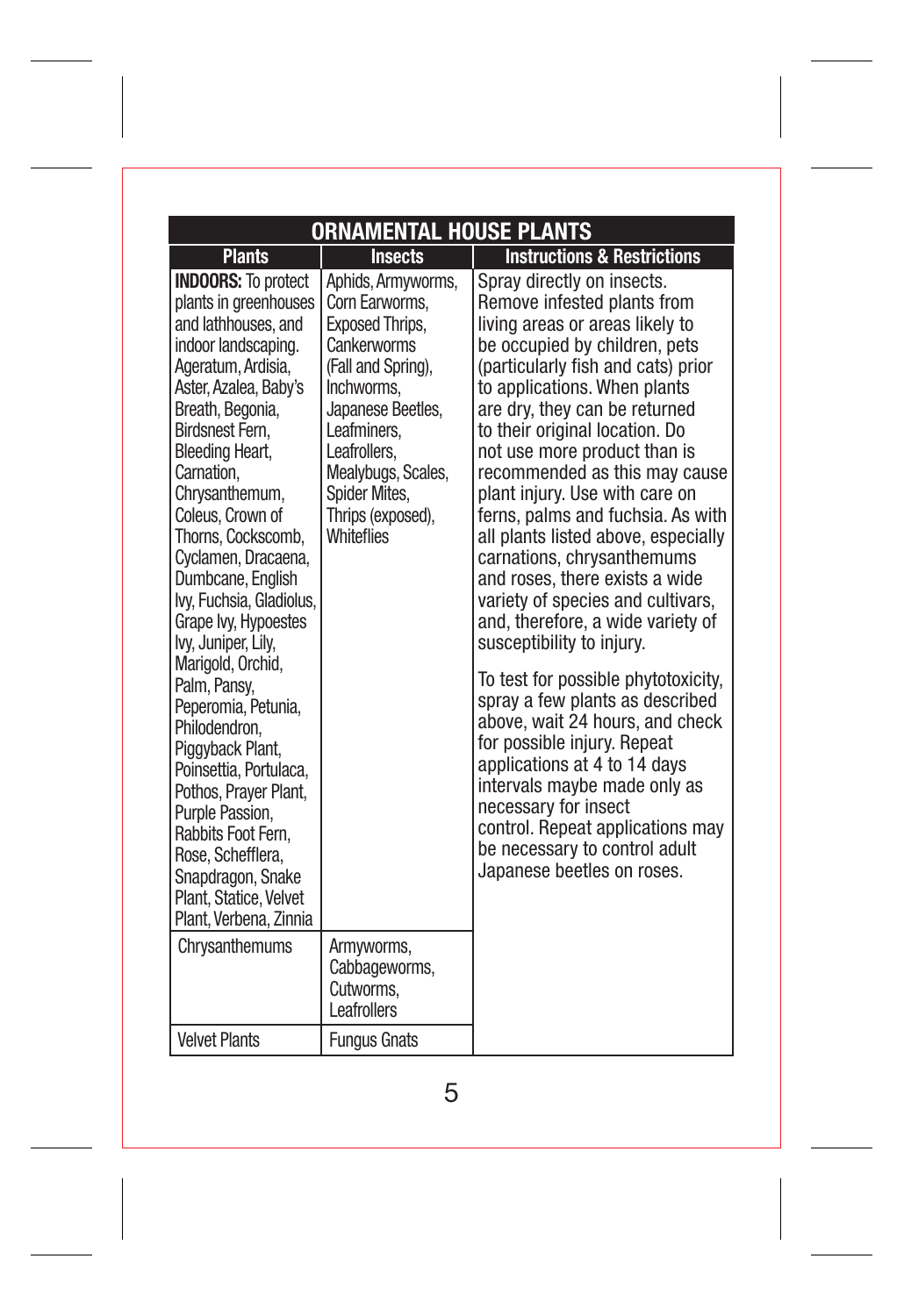#### ROSES AND FLOWERS

Mix 1 1/2 teaspoons in 1 gallon of water. Apply as a uniform spray, thoroughly<br>wetting all plant parts. Do not spray to the point of runoff. Try to cover underside<br>of leaves and penetrate dense foliage. Adjust spray volume

| <b>Plants</b>                                                                                                                                                                                                                                                                                                   | <b>Insects</b>                                                                                                                                                                             | <b>Instructions &amp; Restrictions</b>                                                                                                                                                                                                                                                                      |
|-----------------------------------------------------------------------------------------------------------------------------------------------------------------------------------------------------------------------------------------------------------------------------------------------------------------|--------------------------------------------------------------------------------------------------------------------------------------------------------------------------------------------|-------------------------------------------------------------------------------------------------------------------------------------------------------------------------------------------------------------------------------------------------------------------------------------------------------------|
| Ageratum, Aster.<br>Azalea, Begonia,<br>Coleus, Common<br>Ninebark and<br>Snowberry.<br>Exacum, Gladiolus,<br>Gold Bells.<br>Hypoestes, Ivy,<br>Lilac.<br>Marigold,<br>Mock-orange.<br>Nannyberry.<br>Orchid, Pansy, Pea<br>Shrub.<br>Petunia,<br>l Poinsettia.<br>Rhododendron,<br>Rose,<br>Snapdragon, Zinnia | Aphids.<br>Bagworms.<br>Cicadas.<br>Cankerworms (fall),<br>Inchworms,<br>Leafminers.<br>Leafrollers.<br>Mealvbugs.<br>Spider Mites.<br>Thrips (exposed),<br>Webworms (fall),<br>Whiteflies | Spray in the late afternoon or<br>evening when the temperature<br>ranges from 50° to 75°F and when<br>there is little or no wind. Spray at<br>the first sign of insects. Repeat at 4<br>to 8 day intervals only as necessary<br>for insect control. Application can<br>be made up to the day of collection. |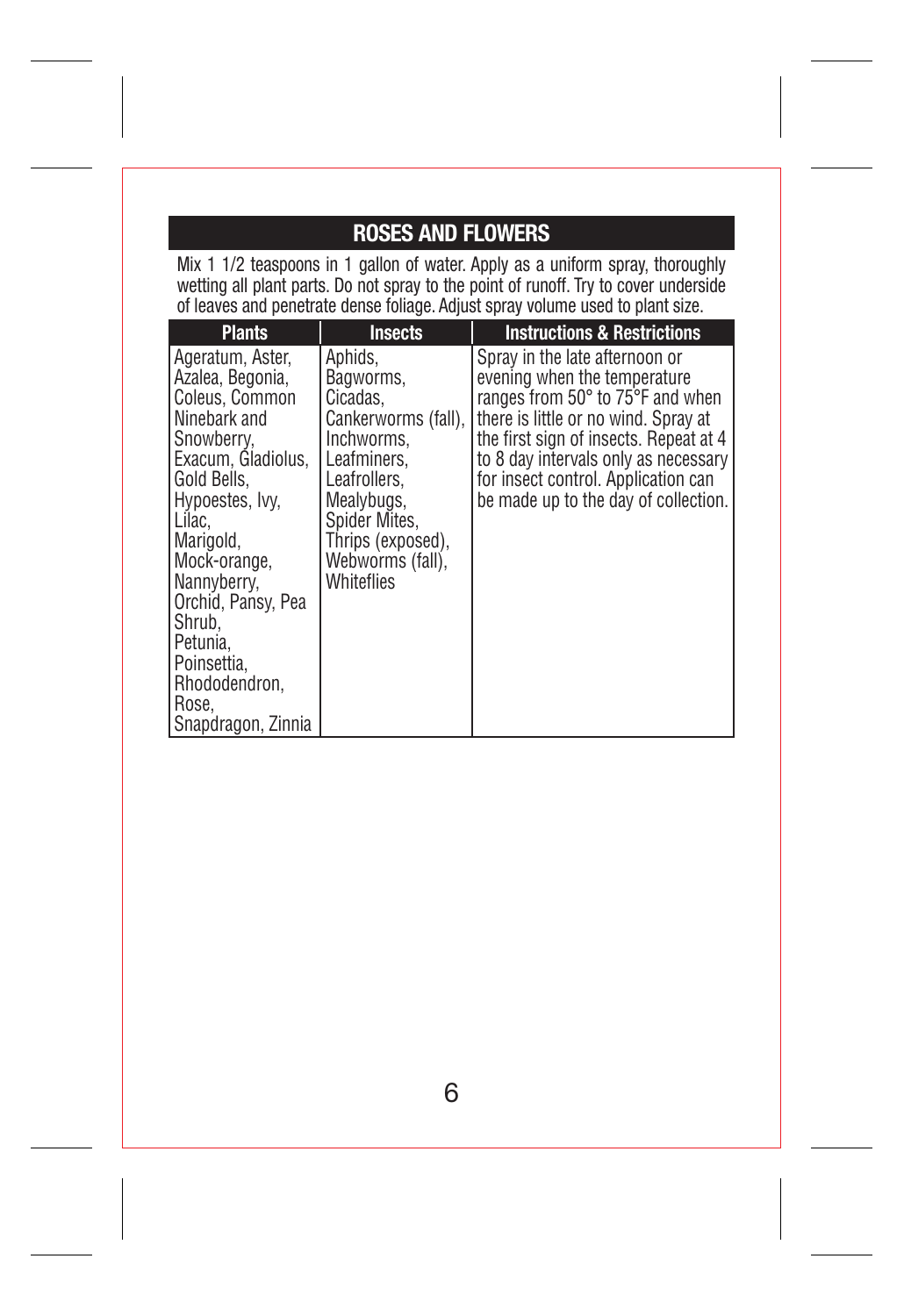#### ORNAMENTAL TREES AND SHRUBS

Mix 1 1/2 teaspoons in 1 gallon of water. Apply as a uniform spray, thoroughly wetting leaves and branches. Do not spray to the point of runoff. Try to cover underside of leaves and penetrate dense foliage. Adjust spray volume used to plant size.

| <b>Plants</b>                                                                                                                                                                                                                                                                 | <b>Insects</b>                                                                                                                                                                             | <b>Instructions &amp; Restrictions</b>                                                                                                                                                                                                                                                                                   |
|-------------------------------------------------------------------------------------------------------------------------------------------------------------------------------------------------------------------------------------------------------------------------------|--------------------------------------------------------------------------------------------------------------------------------------------------------------------------------------------|--------------------------------------------------------------------------------------------------------------------------------------------------------------------------------------------------------------------------------------------------------------------------------------------------------------------------|
| Arizona Cypress,<br>Azalea, Birch,<br>Non-bearing Cherry,<br>Non-bearing Citrus,<br>Conifers, Elm,<br>English Ivy,<br>Euonymus, Weeping<br>Fig. Fir.<br>Honeysuckle, Lilac,<br>Mock-orange, Oak,<br>Palm, Philodendron,<br>Pine. Poinsettia.<br>Tulip,<br>Rhododendron, Taxus | Aphids.<br>Bagworms,<br>Cicadas.<br>Cankerworms<br>(fall), Inchworms,<br>Leafminers.<br>Leafrollers,<br>Mealvbugs.<br>Spider Mites,<br>Thrips (exposed),<br>Webworms (fall),<br>Whiteflies | Spray in late afternoon or evening,<br>when the temperature ranges from<br>50° to 75°F and when there is little<br>or no wind. Spray at the first sign of<br>insects. Repeat applications at 4 to 8<br>day intervals only as needed to control<br>infestations. Applications can be made<br>up to the day of collection. |
| Conifer                                                                                                                                                                                                                                                                       | <b>Budworms</b>                                                                                                                                                                            | Spray in late afternoon or evening,                                                                                                                                                                                                                                                                                      |
| Elm                                                                                                                                                                                                                                                                           | Elm Leaf Beetles.<br>Elm Spanworms,<br><b>Fall Webworms</b>                                                                                                                                | when the temperature ranges from<br>50° to 75°F and when there is little<br>or no wind. Spray at the first sign of                                                                                                                                                                                                       |
| Douglas and Grand<br>Firs                                                                                                                                                                                                                                                     | <b>Tussock Moths</b>                                                                                                                                                                       | insects. Repeat applications at 4 to 8<br>day intervals only as needed to control<br>infestations. Applications can be made                                                                                                                                                                                              |
| Non-bearing Citrus                                                                                                                                                                                                                                                            | <b>Citrus Black Flies</b>                                                                                                                                                                  | up to the day of collection.                                                                                                                                                                                                                                                                                             |
| 0ak                                                                                                                                                                                                                                                                           | Oakworms                                                                                                                                                                                   |                                                                                                                                                                                                                                                                                                                          |
| Pine                                                                                                                                                                                                                                                                          | Pine Beetles.<br>Pine Moths,<br>Pine Needle<br>Miners,<br><b>Needle Scales</b>                                                                                                             |                                                                                                                                                                                                                                                                                                                          |

To Control and Prevent Bark Beetles & Boring Insects (including, but not limited to: Ash Borer, Bronze Birch Borer, Rhododendron Borer, Elm Bark Beetles and Turpentine Beetles): Mix 1  $\frac{1}{2}$  to 3 fl. ozs. of this product per 1 gallon water. Treat lower branches and trunk areas until thoroughly wet but avoid applying to the point of runoff. Apply prior to adult emergence. Use the higher rate for heavy pest infestation. Use the lower rate for preventative control. Apply in early May and again in early June.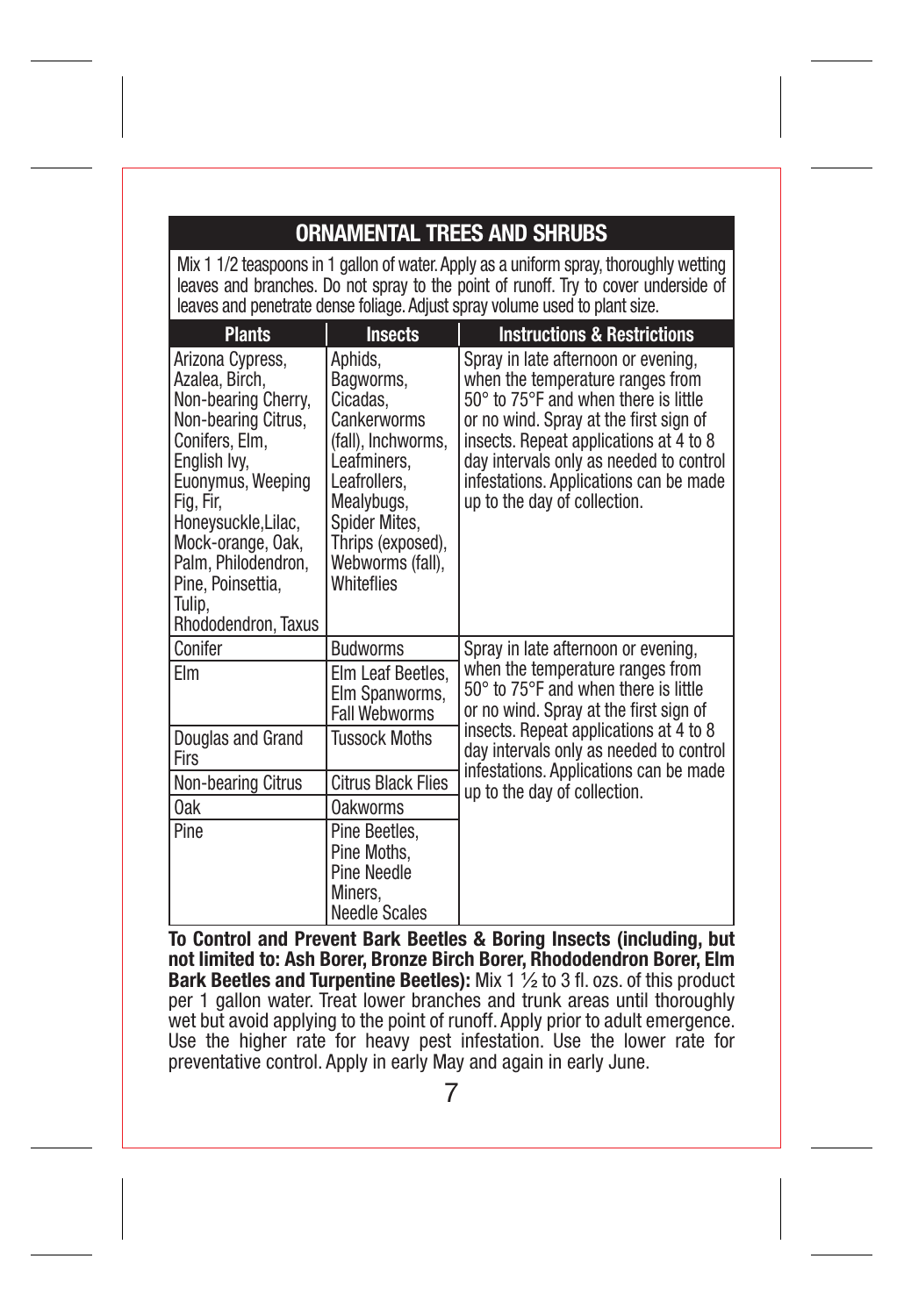#### NUISANCE PESTS IN OUTDOOR AREAS

Mix at the rate of 6 ⅔ fl. oz. per 1 gallon water to treat 1,600 linear feet (or 1 ⅔ fl. oz. per quart water to treat 400 linear feet) with a 6-inch spray band.

| Where                                      | <b>Insects</b>                                                                          | <b>Instructions &amp; Restrictions</b>                                                                                                                                                                                                                                                                                                                                                                                                                                |
|--------------------------------------------|-----------------------------------------------------------------------------------------|-----------------------------------------------------------------------------------------------------------------------------------------------------------------------------------------------------------------------------------------------------------------------------------------------------------------------------------------------------------------------------------------------------------------------------------------------------------------------|
| Outside<br>Surfaces of<br><b>Buildings</b> | Ants.<br>Clover<br>Mites, Crickets,<br>Earwigs.<br>Millipedes,<br>Sowbuas<br>(Pillbugs) | To help prevent infestation of buildings, treat<br>the building foundation to a height of 2 to 3 feet,<br>where pests are active and may find entrance.<br>Also, apply as a residual spray to outside surfaces<br>of buildings, including porches, screens, window<br>frames, eaves, patios, garages, refuse dumps<br>and other areas where these pests congregate or<br>have been seen. Repeat treatment every 14 days<br>only as needed to maintain insect control. |
|                                            | Ants.<br>Crickets.<br>Earwigs.<br>Fleas, Lone Star<br><b>Ticks</b>                      | For localized infestations of these insects in<br>areas where there are weeds or bushy non-crop<br>areas, spray infested areas thoroughly. For<br>Ants, thoroughly wet hills and runways. Repeat<br>applications only when reinfestation occurs.                                                                                                                                                                                                                      |
| Other<br>Outdoor<br>Areas                  | <b>Flies</b><br>(Cluster and<br>House).<br>Flying Moths,<br>Gnats.<br>Mosquitoes        | Use as an aid in reducing the annoyance from<br>these insects, spray outside surfaces of screens,<br>doors, window frames or wherever these insects<br>may enter the room. Also treat surfaces around<br>light fixtures on porches, in garages and other<br>places where these insects alight or congregate.                                                                                                                                                          |
| Other<br>Outdoor<br>Areas                  | Tent<br>Caterpillars                                                                    | Apply when Caterpillars are young and tents are<br>first noticed. For best results, apply in the late<br>afternoon or evening, when Caterpillars have<br>returned to their tents. Wet tents with spray on all<br>sides. A few Caterpillars may be seen escaping<br>from the tent; however, they should die within<br>several hours. Treat new tents that may appear.                                                                                                  |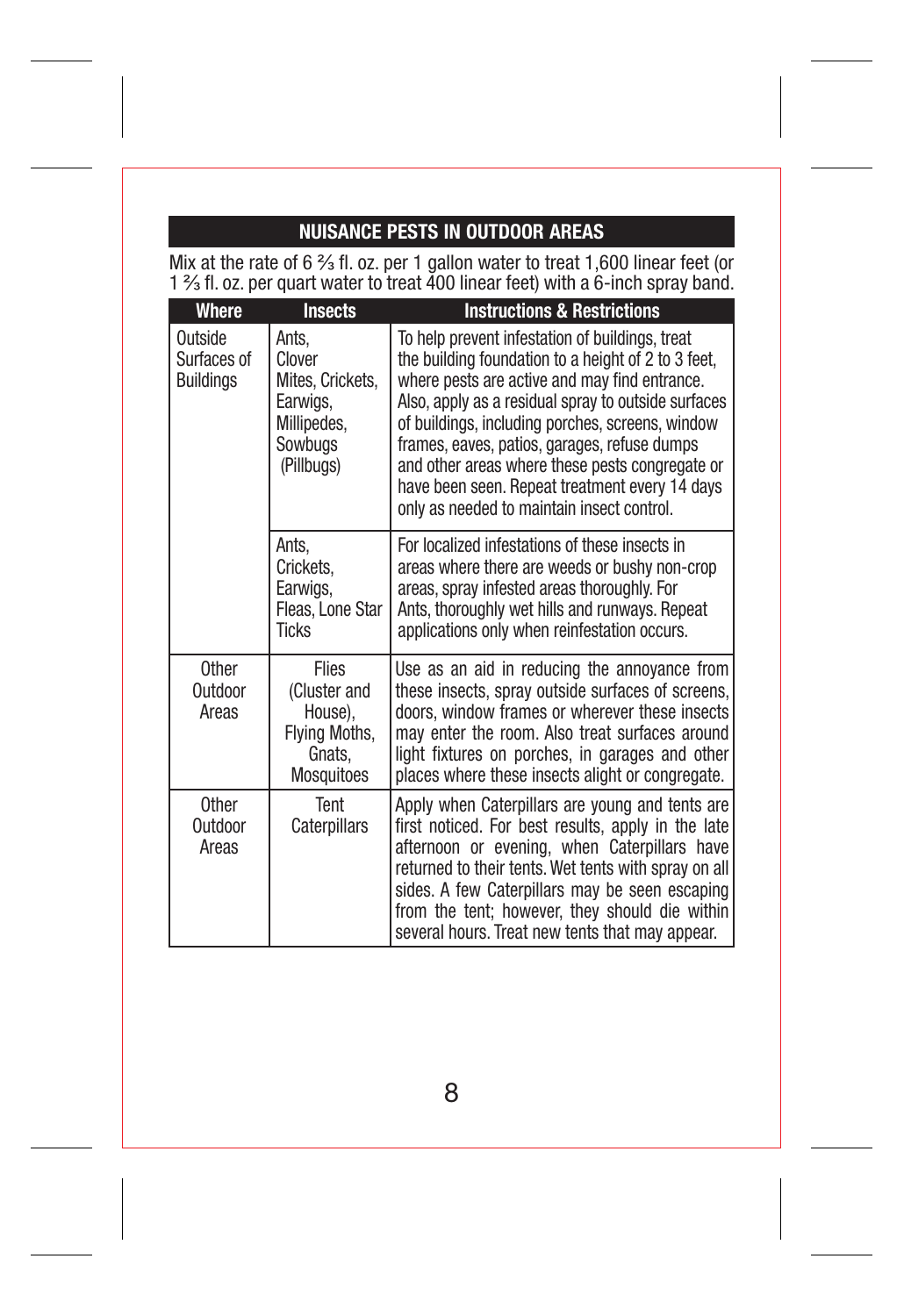FOR LAWN AREAS (Bentgrass, Bermudagrass, Bluegrass, Dichondra,<br>Fescue, Irish Moss, Merlon & St. Augustine Grass): For control of *Ants,<br>Armyworms, Brown Dog Ticks, Chinch Bugs, Crickets, Cutworms,<br>Fire Ants, Fleas, Grassho Crickets, Sod Webworms,* consult the following chart:

| <b>Pests</b>                                                                                                                                                             | <b>Instructions &amp; Restrictions</b>                                                                                                                                                                                                                                                                                                                                                                                                                                                                                                                                                                                                                                                                                                                                |
|--------------------------------------------------------------------------------------------------------------------------------------------------------------------------|-----------------------------------------------------------------------------------------------------------------------------------------------------------------------------------------------------------------------------------------------------------------------------------------------------------------------------------------------------------------------------------------------------------------------------------------------------------------------------------------------------------------------------------------------------------------------------------------------------------------------------------------------------------------------------------------------------------------------------------------------------------------------|
| Armyworms,<br>Cutworms, Chinch<br>Bugs, Fleas.<br>Japanese Beetle<br>Grubs.<br>Mole Crickets.<br>Sod Webworms.<br>Brown Dog Ticks,<br>Crickets.<br>Grasshoppers,<br>Ants | For best results, thoroughly wet down grass at least 24<br>hours before applying. Lawn soil should be moist prior<br>to application. Home lawns should be no taller than 3<br>inches at time of application. Slightly more water may be<br>used as long as the amount of product per area is used<br>as follows: For heavy infestations, repeat application<br>after 2 weeks. For Ants, Crickets, Grasshoppers mix 1/2<br>fl. oz. (1 Tbs.) in 3 gallons of water and apply to cover<br>1,000 sq. ft. For all other insects, mix 1 1/2 fl. oz. (3<br>Tbs.) in 10 gals, of water and apply to cover 1,000 sq. ft.                                                                                                                                                       |
| <b>Fire Ants</b>                                                                                                                                                         | Mix 1 1/2 fl. oz. (3 Tbs.) in 1 gallon of water to treat one<br>mound. Apply the solution as a gentle rain to each Fire<br>Ant mound using a sprinkler can. Thoroughly wet the<br>mound and the surrounding area to a 4-foot diameter.<br>For best results, apply in cool weather, 65° - 85° F,<br>or in early morning or late evening hours. Treat new<br>mounds as they appear. Do not disturb the mound prior<br>to treatment. Treat all mounds in the vicinity, and treat all<br>colonies which have not yet constructed mounds. Do not<br>use equipment that produces a pressurized spray since<br>this will disturb Fire Ants and cause migration, reducing<br>product effectiveness. Use this same method for Fire Ants<br>that exist in containerized plants. |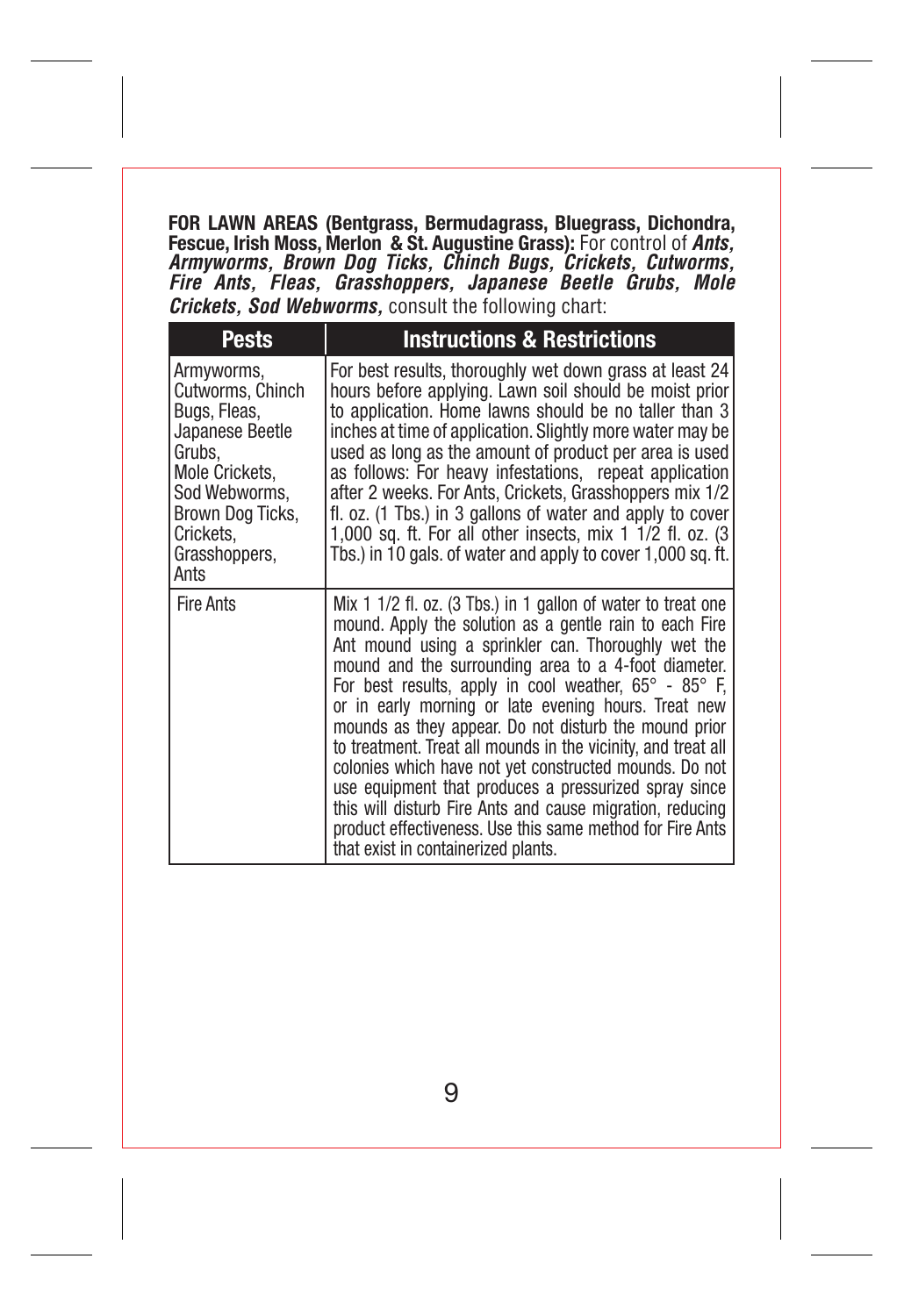**VEGETABLES (For Home Vegetable Gardens Only):** Mix at the rate in the table<br>below in 4 gallons of water to cover 4,000 square feet. Spray at first sign of ineacts.<br>Wet the plants for thorough and uniform coverage but avoi

| Vegetable                                                                          | Target<br>Pest(s)                                                                                       | <b>Instructions &amp;</b><br><b>Restrictions</b>                                                                                                                                                                                                                        | Rate/4 Gal.<br>Water                 |
|------------------------------------------------------------------------------------|---------------------------------------------------------------------------------------------------------|-------------------------------------------------------------------------------------------------------------------------------------------------------------------------------------------------------------------------------------------------------------------------|--------------------------------------|
| Asparagus<br>(pre-harvest)                                                         | Cutworm.<br>Asparagus<br><b>Beetle</b>                                                                  | Do not apply more than 4<br>applications per season. Can<br>be applied up to 3 days prior<br>to harvest.                                                                                                                                                                | $1\frac{1}{2}$ fl. oz.<br>$(3)$ Tbs) |
| Asparagus<br>(post-harvest)                                                        | Larval stages of<br>Asparagus<br>Plant Bug, Lygus<br><b>Buas and Adult</b><br>Japanese<br><b>Beetle</b> | Treat ferns or brush growth<br>after spear harvest when<br>Beetle, Tarnished insects, are present.                                                                                                                                                                      | 1 ½ fl. oz.<br>$(3)$ Tbs)            |
| Celery - See Leafy Vegetables                                                      |                                                                                                         |                                                                                                                                                                                                                                                                         |                                      |
| Cole Crops:<br>Broccoli.<br><b>Brussels</b><br>Sprouts.<br>Cabbage.<br>Cauliflower | Beet Armyworm,<br>Diamond Back<br>Moth.<br>Imported<br>Cabbageworm,<br>Cabbage-aphid.<br>Cabbage Looper | Apply every 5 days only as<br>needed to maintain insect<br>control. Can be applied up<br>to 1 day prior to harvest.<br>Do not make more than 8<br>applications on Cauliflower.<br><b>Brussels Sprouts and Broccoli</b><br>and 10 applications on<br>Cabbage per season. | $1$ fl. oz.<br>$(2)$ Tbs)            |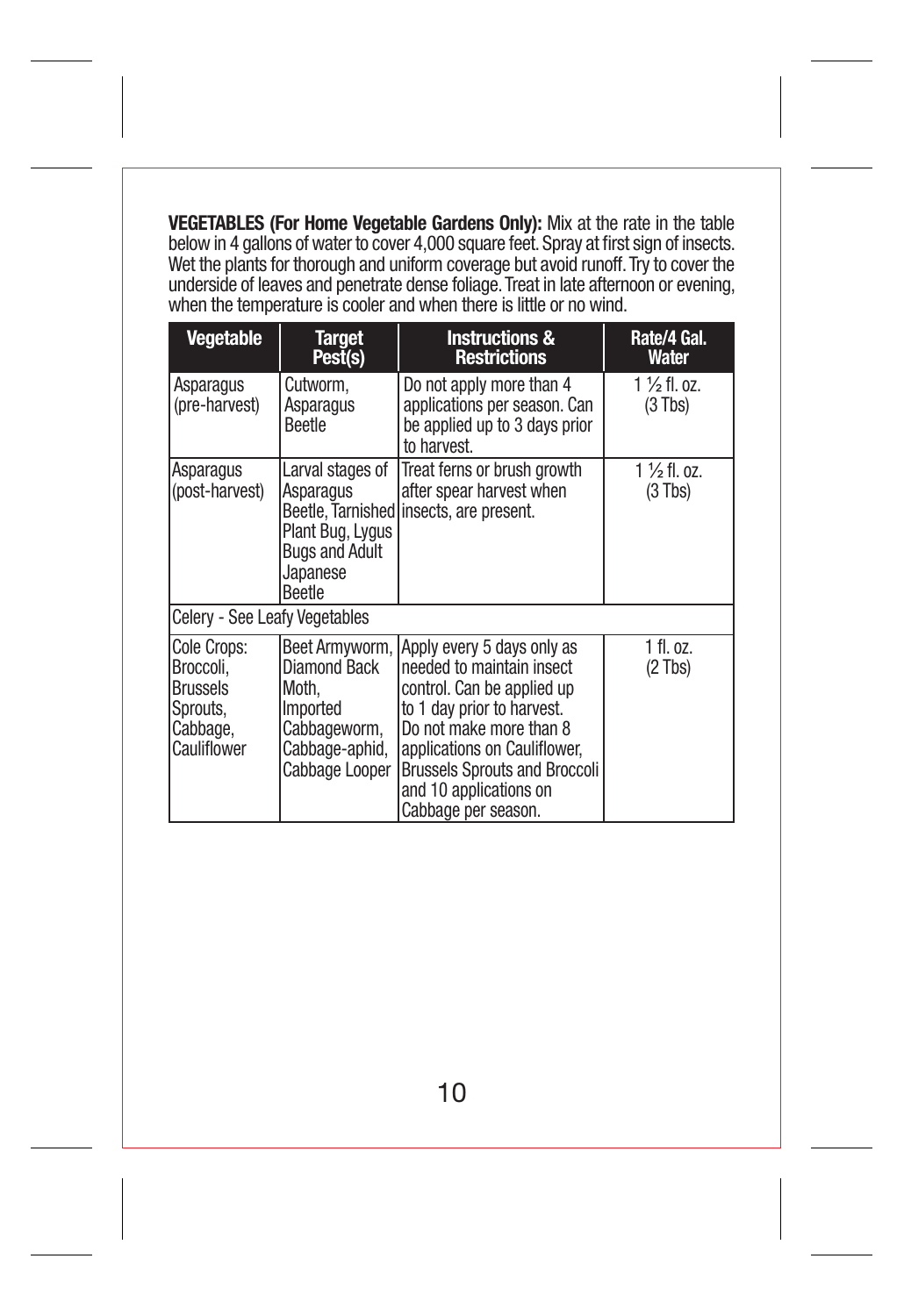| Vegetable                                                                                                                                                                                                                                                                                                                                                                                               | <b>Target Pest(s)</b>                                                                                                                                                              | <b>Instructions &amp;</b><br><b>Restrictions</b>                                                                          | Rate/4 Gal.<br>Water       |
|---------------------------------------------------------------------------------------------------------------------------------------------------------------------------------------------------------------------------------------------------------------------------------------------------------------------------------------------------------------------------------------------------------|------------------------------------------------------------------------------------------------------------------------------------------------------------------------------------|---------------------------------------------------------------------------------------------------------------------------|----------------------------|
| Cucurbits:<br><b>Balsam Pear</b><br>(Bitter Melon).<br>Chinese Wax<br>Gourd (Chinese<br>Preserving<br>Melon).<br>Citron Melon.<br>Cucumber.<br>Gherkin.<br><b>Edible Gourds:</b><br>Melons<br>lincludina<br>hybrids such as<br>Cantaloupe.<br>Casaba.<br>Crenshaw.<br>Honeydew,<br>Honey Balls.<br>Mango Melon.<br>Muskmelon.<br>Persian Melon.<br>Pumpkin.<br>Summer &<br>Winter Squash,<br>Watermelon | Aphids.<br>Cabbage Looper,<br>Cucumber<br>Beetle (Adults).<br>Cutworms,<br>Leafhoppers,<br>Leafminers.<br>Melonworms,<br>Pickleworm,<br>Plant Bugs.<br>Squash Bugs.<br>Flea Reetle | Do not make more than 8<br>applications per season.<br>Ensure uniform coverage.<br>Can be applied up to day<br>of harvest | $1$ fl. oz.<br>$(2)$ Tbs.) |
| Eqqplant                                                                                                                                                                                                                                                                                                                                                                                                | Colorado Potato<br>Beetle, Vegetable<br>I eaf Miner                                                                                                                                | Do not exceed 16<br>applications per season.<br>Can be<br>applied up to 3 days prior<br>to harvest.                       | 3 fl. oz.<br>$(6$ Tbs.)    |
| Horseradish<br>(foliar<br>application)                                                                                                                                                                                                                                                                                                                                                                  | <b>Imported Crucifer</b><br>Weevil                                                                                                                                                 | Do not exceed 3 foliar<br>applications per season. Can<br>be applied up to 22 days<br>prior to harvest.                   | 3 fl. oz.<br>$(6$ Tbs)     |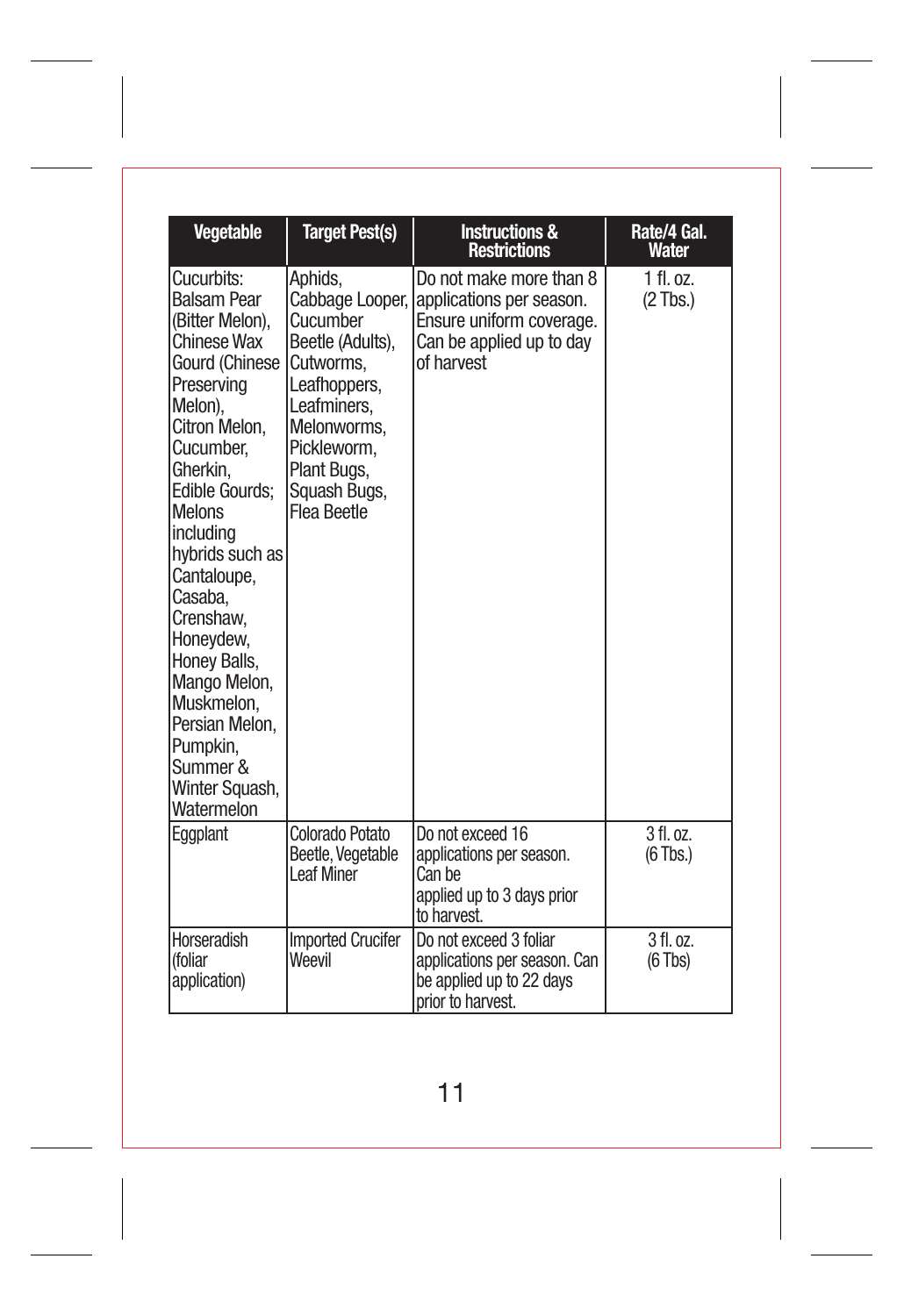| Vegetable                                                                                                                                                                                                                                                                                                                                               | <b>Target Pest(s)</b>                                                                                                                                                                                                     | <b>Instructions &amp; Restrictions</b>                                                                                                                                           | Rate/4 Gal.                     |  |
|---------------------------------------------------------------------------------------------------------------------------------------------------------------------------------------------------------------------------------------------------------------------------------------------------------------------------------------------------------|---------------------------------------------------------------------------------------------------------------------------------------------------------------------------------------------------------------------------|----------------------------------------------------------------------------------------------------------------------------------------------------------------------------------|---------------------------------|--|
| Leafy<br>Vegetables:<br>Amaranth.<br>Arrugula.<br>Celerv.<br>Celtuce, Chervil,<br>Corn Salad.<br>Chrysanthemum<br>(edible-leaved<br>& garland),<br>Cress (garden<br>& upland),<br>Dandelion,<br>Dock.<br>Endive, Fennel,<br>Lettuce<br>(head & leaf)<br>Orach.<br>Parslev.<br>Purslane<br>(garden &<br>winter).<br>Rhubarb.<br>Spinach, Swiss<br>lChard | Alfalfa Looper,<br>Aphids, Beet<br>Armvworm.<br>Corn Earworm.<br>Cutworms,<br>European Corn<br>Borer, Fall Ar-<br>myworm, Green<br>Cloverworms,<br>Southern<br>Armyworm,<br>Tobacco Bud-<br>worm, Vegetable<br>I eafminer | Apply every 5 to 10 days<br>only as needed for insect<br>control. Do not make more<br>Cabbage Looper, than 7 applications per<br>crop. Can be applied up to<br>1 day of harvest. | Water<br>2 fl. oz.<br>$(4$ Tbs) |  |
|                                                                                                                                                                                                                                                                                                                                                         | Melons-See Cucurbits                                                                                                                                                                                                      |                                                                                                                                                                                  |                                 |  |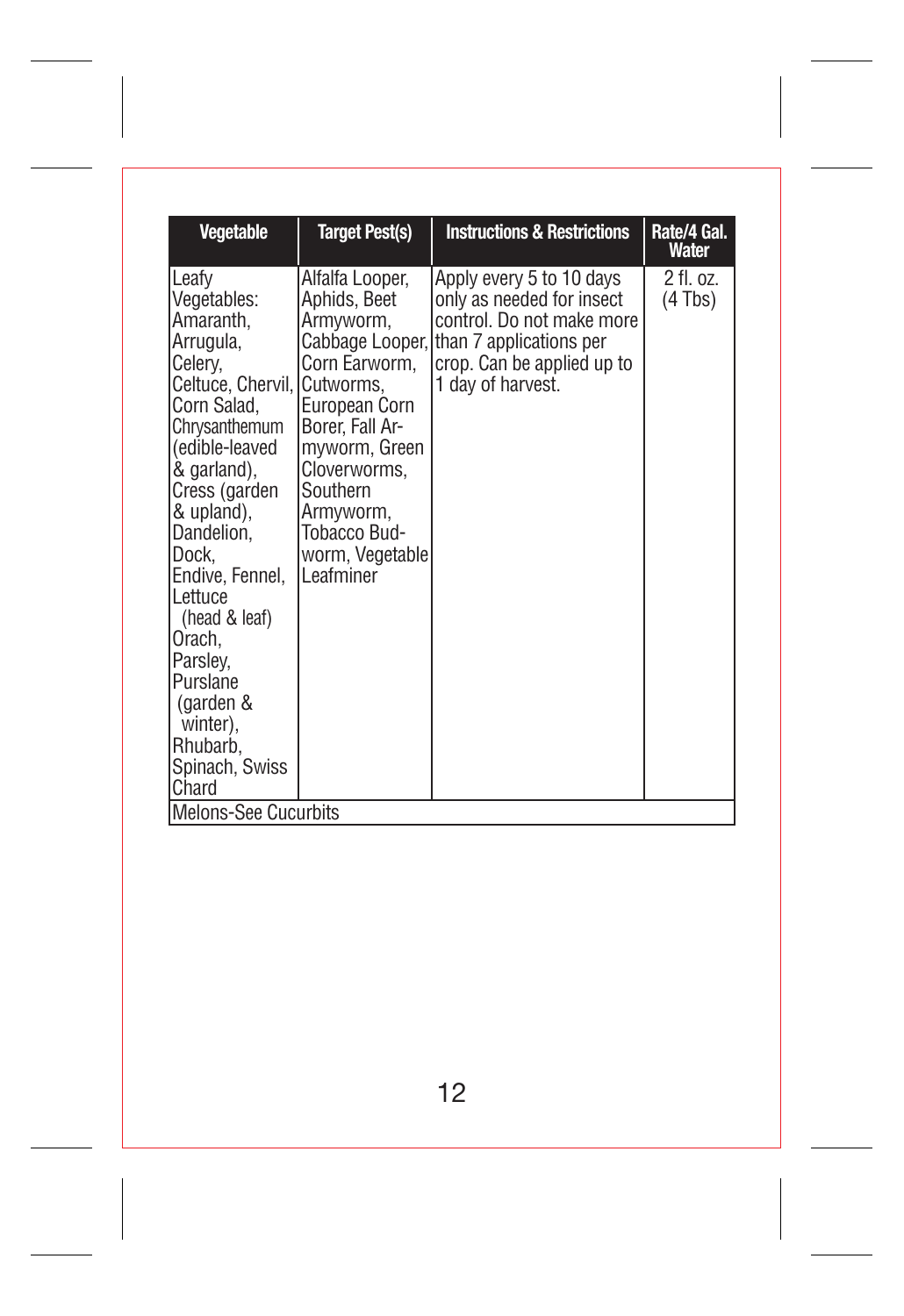| Vegetable                                           | <b>Target Pest(s)</b>                                                                                                                                                                                                                                      | <b>Instructions &amp;</b><br><b>Restrictions</b>                                                                                                               | Rate/4 Gal.<br>Water            |
|-----------------------------------------------------|------------------------------------------------------------------------------------------------------------------------------------------------------------------------------------------------------------------------------------------------------------|----------------------------------------------------------------------------------------------------------------------------------------------------------------|---------------------------------|
| <b>Potatoes</b>                                     | Beet Armvworm.<br>Colorado Potato<br>Beetle, Potato<br>Leafhopper, Potato<br>Flea Beetle, Aster<br>Leafhopper, Potato<br>Aphid. Potato<br>Tuberworm, Cabbage<br>Looper. Cutworms.<br>European Corn<br>Borer, Potato Psyllid,<br><b>Tarnished Plant Bug</b> | Do not apply more than<br>12 applications, Can be<br>applied up to 7 days prior<br>to harvest                                                                  | $11/2$ fl. oz.<br>$(3)$ Tbs)    |
| Peppers                                             | Vegetable Leafminer.<br>Cabbage Looper, Flea<br>Beetle, Corn Earworm.<br>Pepper Weevil.<br>European Corn Borer                                                                                                                                             | Do not make more than 8<br>applications per season.<br>Can be applied<br>up to 3 days prior<br>to harvest.                                                     | $2$ fl $0z$<br>$(4$ Tbs.)       |
| Strawberries.<br>Rasoberries.<br><b>Rlueberries</b> | Strawberry Weevil.<br>Aphids, Spider Mite.<br>Lygus Bug, Flea<br>Beetle, Omnivorous<br>Leaftier. Spittlebug.<br>Japanese Beetle.<br>Field Cricket, Red<br>Spider, Leafroller,<br>Weevils                                                                   | Do not make more<br>than 8 applications<br>per season.<br>Do not apply<br>within 14 davs<br>of harvest                                                         | $11/5$ fl. oz.<br>(7 tsp.)      |
| Sweet Corn                                          | Corn Earworm.<br>European Corn Borer, as needed to<br>Fall Armvworm.<br>Southern Armvworm                                                                                                                                                                  | Apply every 5 days only<br>maintain pest control.<br>Do not make more<br>than 6 applications per<br>season. Can be<br>applied up to 1 day prior<br>to harvest. | $11/2$ fl. $0z$ .<br>$(3$ Tbs.) |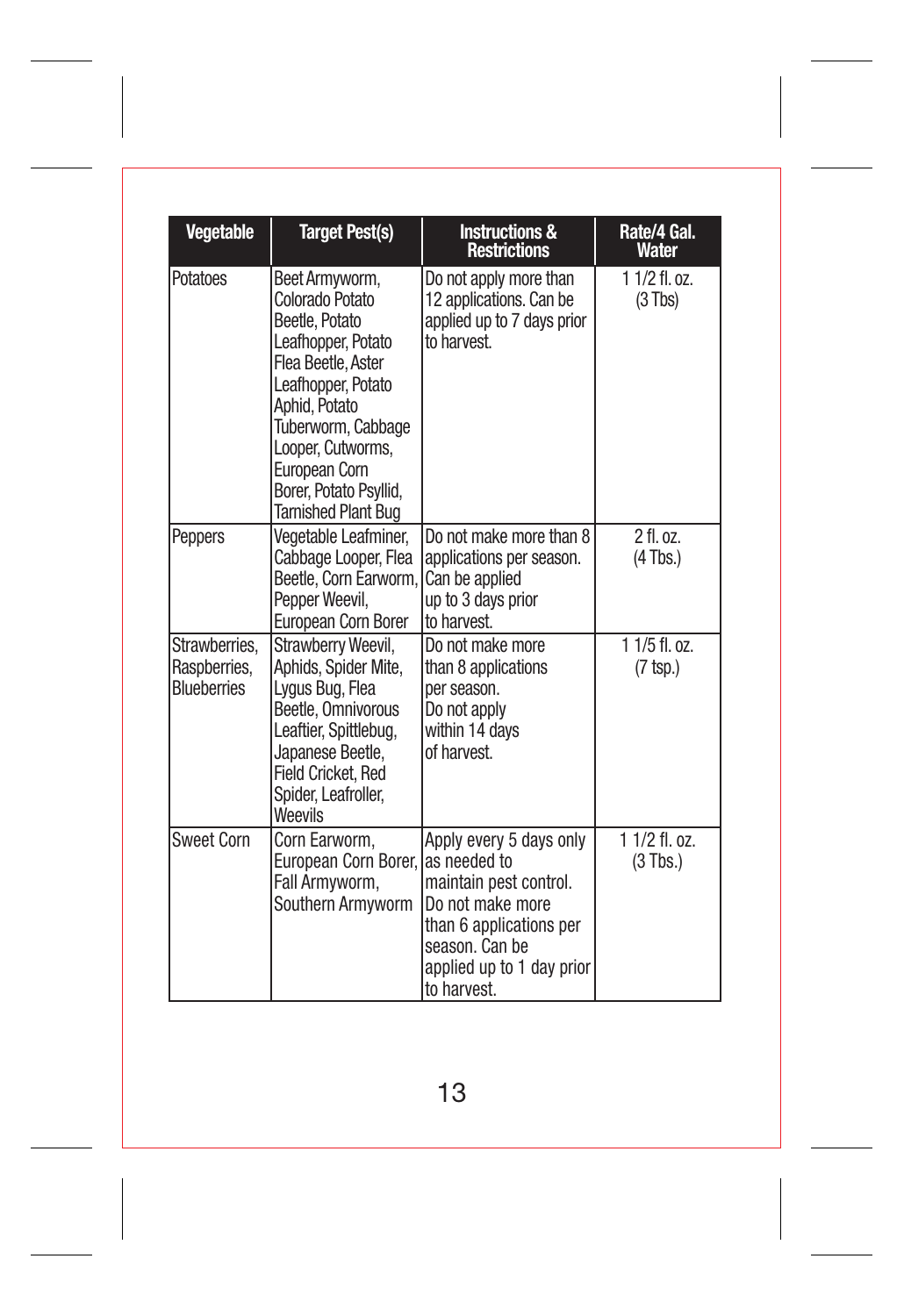| Vegetable                                                                                                               | <b>Target Pest(s)</b>                                                                                                                                                                                                                                        | <b>Instructions &amp;</b><br><b>Restrictions</b>                                                                                                                                                                                                                       | Rate/4 Gal.<br>Water          |
|-------------------------------------------------------------------------------------------------------------------------|--------------------------------------------------------------------------------------------------------------------------------------------------------------------------------------------------------------------------------------------------------------|------------------------------------------------------------------------------------------------------------------------------------------------------------------------------------------------------------------------------------------------------------------------|-------------------------------|
| Tomatoes<br>(Do not apply on<br><b>Cherry Tomatoes</b><br>and varieties<br><i>vieldina</i><br>Tomatoes<br>less than one | <b>Beet and Southern</b><br>Armyworm, Tomato<br>Pinworm. Tomato<br>Fruitworm, Horn<br>Worms, Granulate<br>Cutworms, Colorado<br>Potato Beetle.<br>inch in diameter.) Cabbage Looper                                                                          | Do not make more than 6<br>applications per season.<br>Can be applied up to date<br>of harvest.<br>TREE FRIJIT AND NIJT CROPS GROWN AROUND THE HOME: Mix 2 fl. oz.                                                                                                     | $11/2$ fl. oz.<br>$(3)$ Tbs.) |
|                                                                                                                         |                                                                                                                                                                                                                                                              | (4 Tbs.) in 4 gallons of water. Spray at the first sign of insects. Wet<br>trees for thorough and uniform coverage but avoid applying to the point<br>of runoff. Try to cover underside of leaves and penetrate dense foliage.                                         |                               |
| <b>Trees</b><br>(Fruit Or Nut)                                                                                          | <b>Target Pest(s)</b>                                                                                                                                                                                                                                        | <b>Instructions &amp; Restrictions</b>                                                                                                                                                                                                                                 |                               |
| Almonds.<br>Pecans                                                                                                      | Navel Orange Worm.<br>Peach Twig<br><b>Rorer</b>                                                                                                                                                                                                             | Apply when insects appear. For Almonds,<br>do not make more than 2 applications<br>during the period when the outer hull<br>of the almond has started to open. Do<br>not make more than 5 applications per<br>season. Can be applied up to 7 days prior<br>to harvest. |                               |
| Apples                                                                                                                  | Plum Curculio.<br>Redbanded<br>Leafroller, Rosv<br>Apple Aphid, Spotted<br>Tentiform Leafminer.<br><b>Tarnished Plant</b><br>Bug. White Apple<br>Leafhopper,<br>Obliquebanded<br>Leafroller, Green<br>Fruitworm,<br>Japanese Beetles.<br><b>Codling Moth</b> | Apply when insects appear. Do not make<br>more than 3 applications per season. Do<br>not apply after petal fall.                                                                                                                                                       |                               |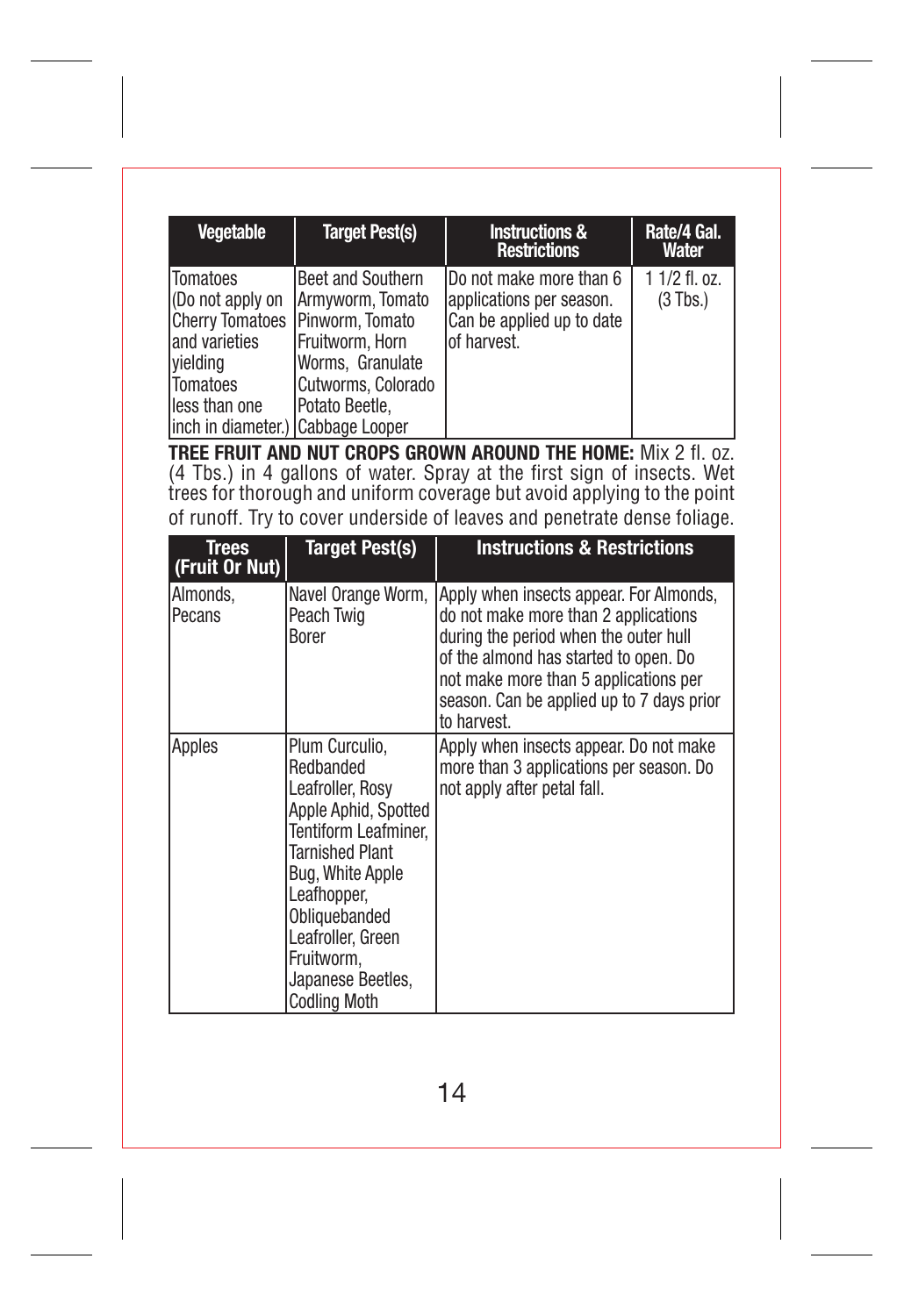| <b>Trees</b><br>(Fruit Or Nut) | <b>Target Pest(s)</b>                                                                                   | <b>Instructions &amp; Restrictions</b>                                                                                                            |
|--------------------------------|---------------------------------------------------------------------------------------------------------|---------------------------------------------------------------------------------------------------------------------------------------------------|
| Peaches                        | Peach Twig Borer, Plum<br>Curculio. Tarnished<br>Plant Bug, Green Fruit<br>Worm, Oriental Fruit<br>Moth | Lesser Peachtree Borer. Apply when insects appear. Do not apply<br>within 7 days of harvest. Do not make<br>Imore than 8 applications per season. |
| Pears                          | Aphids, Pear Psylla.<br>Green<br>Fruitworm, and Codling<br>Moth                                         | Apply when insects appear. Do not apply<br>more than 3 applications per season. Can<br>be applied up to 14 days prior to harvest.                 |

**ANIMAL AND ANIMAL QUARTERS:** For use on dogs and residential (personal) domestic animal use.

#### **RESTRICTIONS**

#### • DO NOT APPLY TO CATS.

- Do not apply this product in barns or stables where animals intended for slaughter or human consumption will be maintained.
- Do no apply when food, feed or water is present.

#### FOR USE ONLY ON DOGS AND LISTED

#### "DOMESTIC" LIVESTOCK

Treatment Of Animals And Animal Quarters: To aid in control of Horn Flies, Face Flies, Houseflies, Mosquitoes, Gnats, Stable Flies, Horse Flies, Deer Flies, Blood Sucking Lice, Poultry Lice, Bedbugs, Mites, Fleas and Ticks: Mix this product at a rate of 1 part concentrate in 19 parts water (6.7 fluid ounces product per 1 gallon water) or as directed below. When used in dairy barns or facilities, close milk bulk tank lids to prevent contamination.

For Livestock: To protect cattle (beef or dairy), goats, sheep, hogs and horses from Horn Flies, Face Flies, Houseflies, Mosquitoes, and Gnats: Mix this product at a rate of 1 part concentrate in 19 parts water (6.7 fluid ounces product per 1 gallon water). Apply a light mist sufficient to wet the surface of the hair. For Face Flies, spray face and head, but do not spray into the eyes.

To Control Stable Flies, Horse And Deer Flies: Apply at a rate of 2 fluid ounces per adult animal, sufficient to wet the hair thoroughly. Repeat treatment daily or only at intervals as necessary to provide continued protection.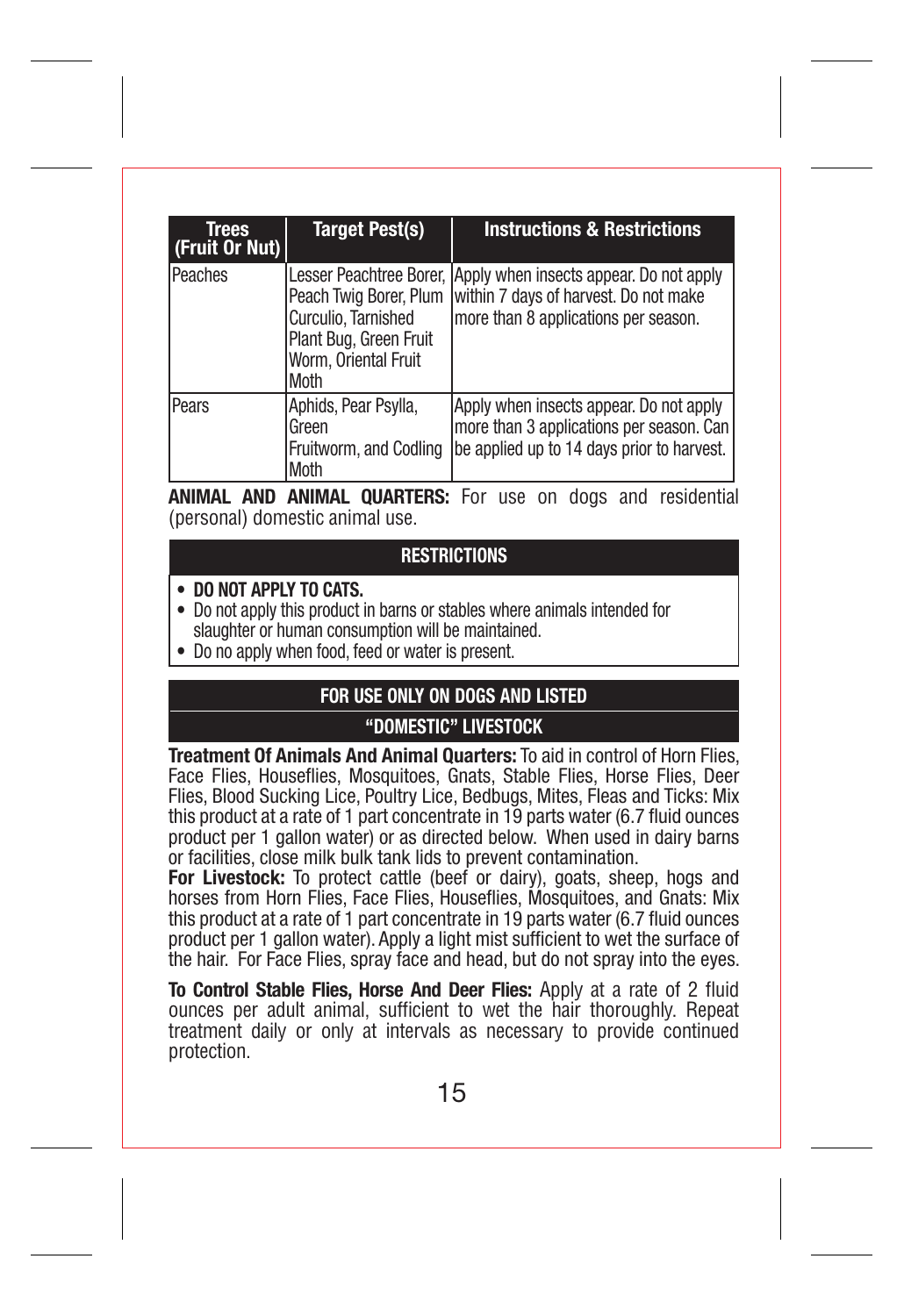To Control Blood-Sucking Lice: Apply to the infested areas of the animal using a stiff brush to move the spray to the base of the hair. Mix this product at a rate of 1 part concentrate in 19 parts water (6.7 fluid ounces product per 1 gallon water). Repeat treatment every 3 weeks only as necessary for Lice protection.

To Control Poultry Lice: Mix this product at a rate of 1 part concentrate in 19 parts water (6.7 fluid ounces product per 1 gallon water). Spray roosts, walls and nests or cages to thoroughly wet but not to the point of runoff. This should be followed by spraying over the birds with a fine mist.

To Control Bedbugs And Mites In Poultry Houses: Mix this product at a rate of 1 part concentrate in 19 parts water (6.7 fluid ounces product per 1 gallon water). Thoroughly spray crevices of roost poles, cracks in walls, and cracks in nests where the Bedbugs and Mites hide. Do not apply to the point of runoff.

On Dogs: To kill Fleas, Ticks, Lice - Mix this product at a rate of 1 part concentrate in 19 parts water (6.7 fluid ounces product per 1 gallon water). Start spraying at the tail, moving the dispenser rapidly and making sure that the animal's entire body is covered, including legs and underbody. While spraying, fluff the hair so that the spray will penetrate to the skin. Make sure spray wets thoroughly. Reapply every 35 days only as needed to control pests. Do not spray into eyes or face. Avoid contact with genitalia. Do not treat puppies less than twelve weeks old. Consult a veterinarian before using this product on debilitated, aged, pregnant or nursing dogs, or dogs on medication. DO NOT use this product on cats or kittens. Sensitivities may occur after using any pesticide product for dogs. If signs of sensitivity occur, bathe your dogs with mild soap and rinse with large amounts of water. If signs continue, consult a veterinarian immediately.

WOOD-INFESTING INSECTS INCLUDING TERMITES\*: For Beetles (Furniture, Deathwatch, False Powderpost, Longhorned, Powderpost), Carpenter Ants and other wood-infesting Ants, Carpenter Bees and Termites\* including Dry-wood Termites\*: Treat outside surfaces of buildings, porches, wooden decks and patios, wooden fences, window frames, doorways, foundations, eaves, patios, garages, garbage areas and other areas where you may find these pests. Mix 2 1/2 fl. ozs. with 1 gallon of water to treat 100 sq.ft. Spray infested surfaces until thoroughly wet, avoiding dripping and runoff. Apply evenly on wood surfaces. To treat small areas, apply by brushing or spraying the diluted spray. For large areas, use a coarse, low pressure spray. Repeat treatment only as needed to maintain effectiveness. Do not spray into electrical outlets or utilities.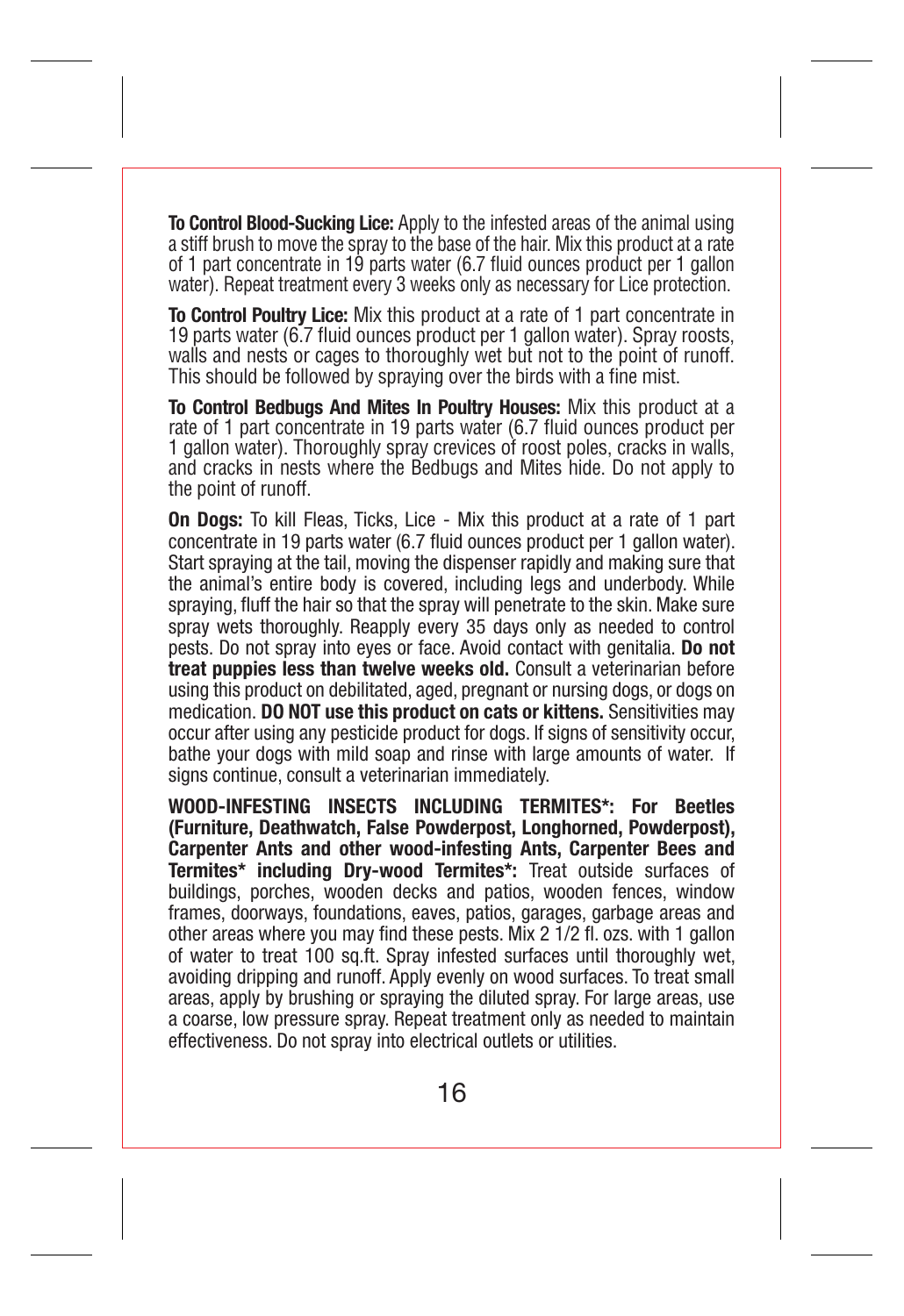Spray infested areas and areas likely to be infested, such as wood surfaces, voids and channels in damaged wood, spaces between wooden parts of a structure, and between wood and foundations where infestation is likely to occur, also around fenceposts, wood piles, (do not use on firewood) and tree stumps.

Suitable protective clothing should be worn in confined or overhead areas to prevent exposure to eyes and skin. The use of eye protection, protective head covering, chemical resistant gloves and footwear, a long-sleeved shirt and long pants or coveralls are recommended. Do not permit contact with treated surfaces until spray has dried. Treated confined areas such as detached garages, under porches and decks, should be ventilated during and immediately following application before the areas are re-occupied.

FOR CARPENTER ANTS: Spray around doors and windows and other places where Ants may enter or crawl and hide. Also treat cracks and crevices or openings into wall voids or other areas where these Ants may be present.

FOR CARPENTER BEES: Spray or inject into holes and tunnels already made by the Bees with a tank sprayer, and spray areas where they are beginning to build tunnels into the wood.

FOR TERMITES\* INCLUDING DRY-WOOD TERMITES\*: Treat as for other wood-infesting insects. This product will kill workers and winged reproductive forms of Termites in the treated areas. Re-treat only as needed to maintain effectiveness.

\* For localized control only. Such applications for Termites are not a substitute for mechanical alternation, soil treatment or foundation treatment, but are merely a supplement. For active Termite infestations, get a professional inspection.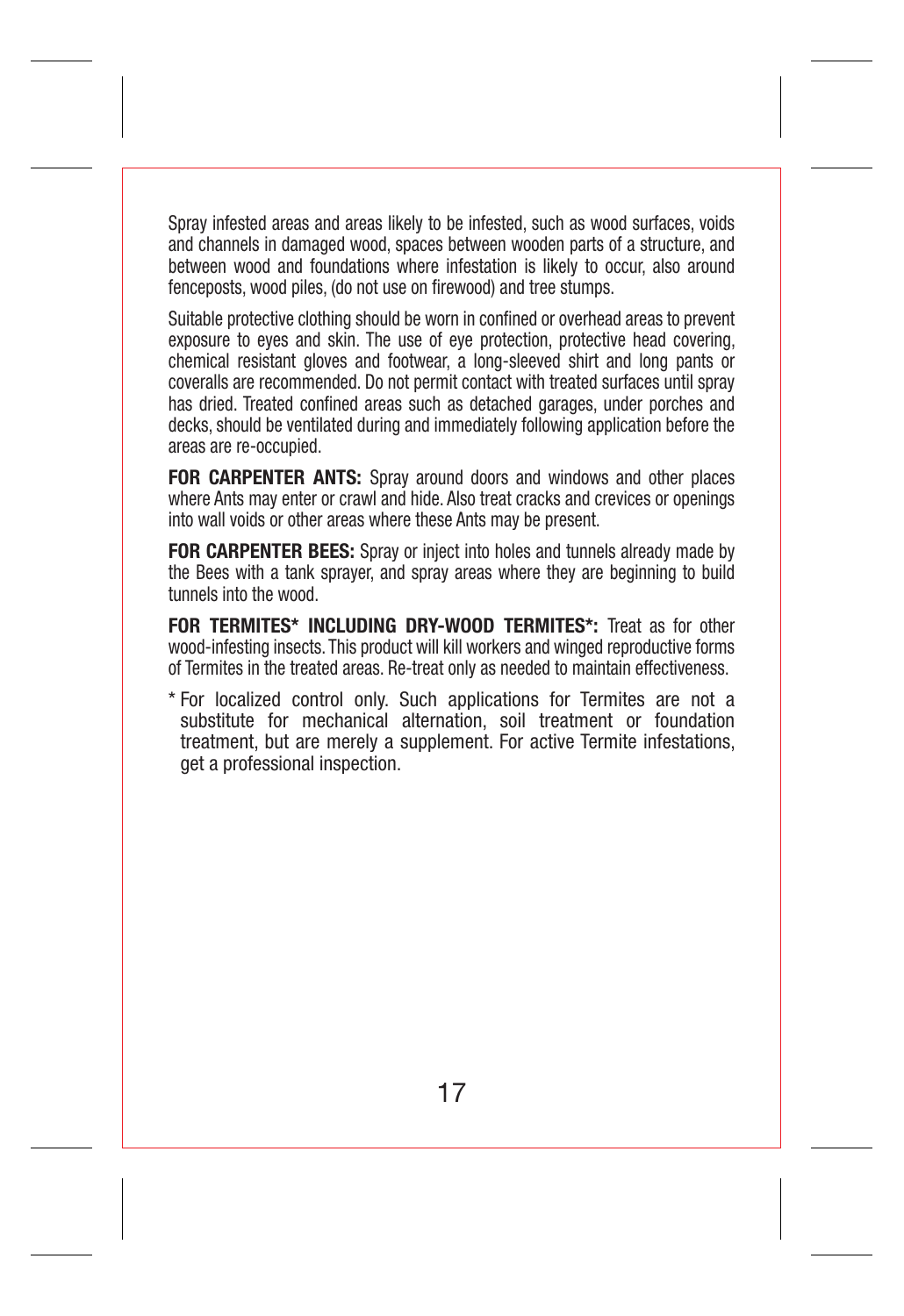#### SOIL TERMITE TREATMENT DIRECTIONS

SUBTERRANEAN TERMITES: DO NOT USE INSIDE DWELLINGS.For use around existing structures, not for pre-construction use. For post-construction treatment around residential buildings.

Precaution: When treating adjacent to an existing structure, the applicator must check the area to be treated, and immediately adjacent areas of the structure, for visible and accessible cracks and holes to prevent any leaks or significant exposures to persons occupying the structure. People present or residing in the structure during application must be advised to remove their pets and themselves from the structure if they see any signs of leakage. After application, the applicator is required to check for leaks. All leaks resulting in the deposition of termiticide in locations other than those prescribed on this label must be cleaned up prior to leaving the application site. Treated confined areas such as detached garages, under porches and decks should be ventilated during and immediately following application before the areas are re-occupied.

Wear suitable protective clothing (goggles, protective head covering, chemical resistant gloves, footwear, a long-sleeved shirt and long pants or overalls) in confined or overhead areas to prevent exposure to eyes and skin.

Do not allow people or pets to contact contaminated areas or to reoccupy contaminated areas of the structure until the clean up is completed.

Mix 6.7 fl. oz. of this product per 1 gallon of water (makes 0.5% water emulsion). Apply as specified below. One treatment should last up to 5 years if treated soil is left undisturbed. Kills and controls subterranean termites.

Chemicals for soil treatment are used to establish a barrier against termites. The chemical emulsion must be adequately dispersed in the soil to provide a barrier between the wood in the structure and the termite colonies in the soil. Barriers may be established in the soil on the outside perimeter of the house by trenching using a rate of 1 gallon of emulsion per 2 ½ linear feet per foot of depth [or, 4 gallons of emulsion per 10 linear feet per foot of depth]. A complete treatment may require treatment with another EPA registered product to the inside perimeter of the foundation and to other crucial areas. For these situations, contact a licensed pest control operator for treatment. Do not use under slabs, in crawl spaces, or indoors. If termites are found within the house or structure, contact a licensed pest control operator for treatment.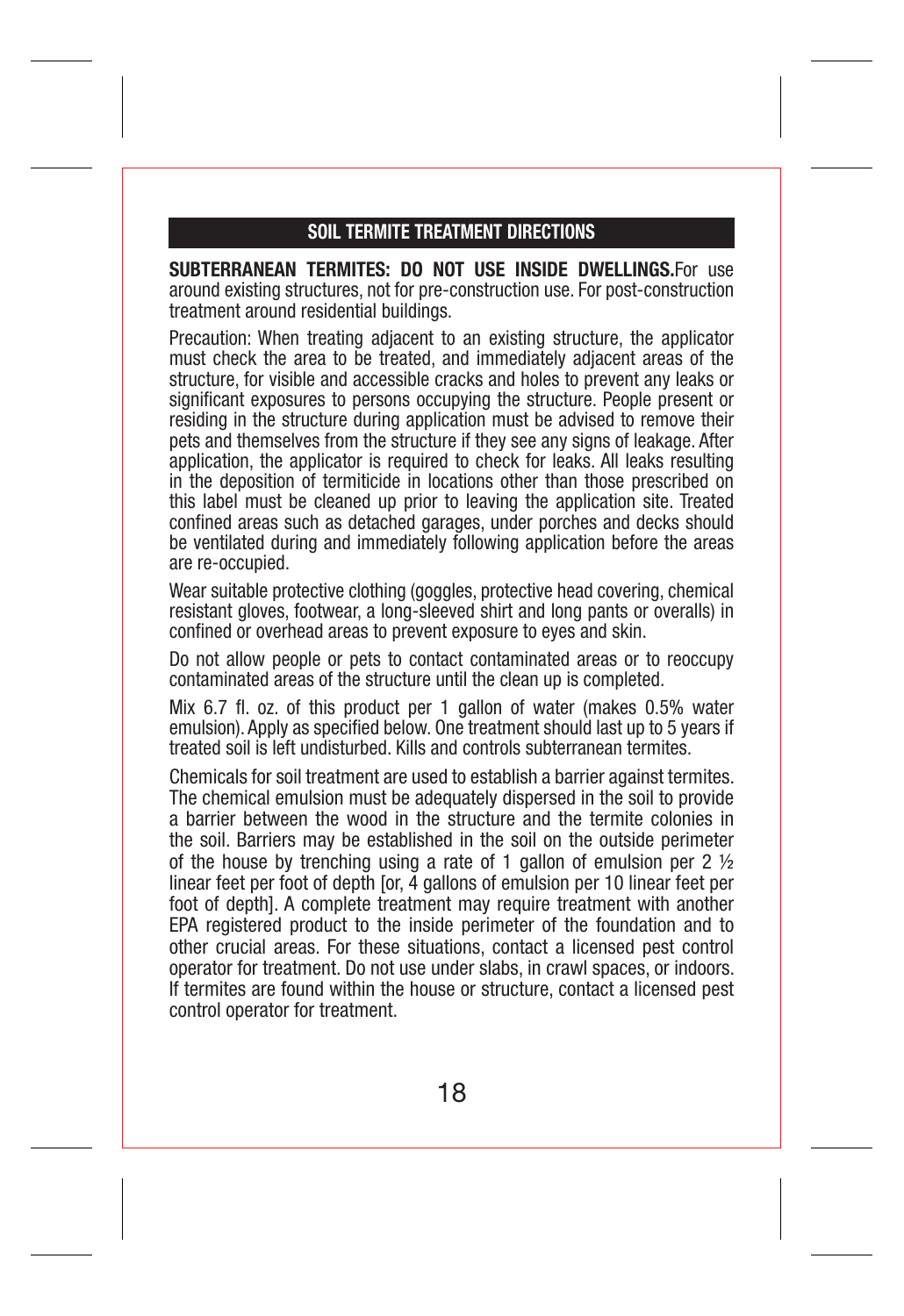Remove all wood debris and wood forms. Around piers, pipes, chimney bases and along foundations of poured concrete, dig a trench 6 inches wide and 4 inches deep. For brick and block foundations, dig the trench about 12 inches deep. If the footing is more than 12 inches deep, make holes with a crowbar, pipe or rod about 1 foot apart that extend from the trench bottom to the top of the footing. Make holes closer in hard-packed clay soils. Never dig below the top of the footing. Apply the prepared emulsion (or solution) in the trench and to the backfill at the rate of 1 gallon per 2  $\frac{1}{2}$  linear feet per foot of depth.

For raised porches, terraces and entrance slabs outdoors, drill holes at one food intervals, 6 inches from the foundation, and pour one-half gallon of emulsion (or solution) into each hole. Refill holes.

Be sure to treat the interiors of accessible hollow block foundations at the same rate as above. Do not use in structural voids insulated with rigid foam. Be careful to have adequate ventilation when treating areas under structure. For severe infestations or treatment under slabs with heat ducts or radiating heat pipes, in basements and buildings with sufficient crawl space, etc., contact a licensed pest control operator or termite control service.

NOTE: Avoid contamination of public and private water supplies by following these precautions. Do not allow a hose or any type of faucet extension to reach into the termite chemical solution while filling or mixing this material with water. Use anti-backflow or anti-siphonage equipment on all filling equipment. These devices can be purchased at hardware or plumbing supply stores. Use of anti-backflow equipment will help ensure that the user of this chemical will not contaminate domestic water supplies.

Refer to FHA (Federal Housing Administration), state and local specifications for safe distances of treatment areas from wells. Do not treat structures that have cisterns, wells, French drains, or sump systems. Soil in the vicinity of wells, cisterns or ponds should not be treated. For those situations, contact the local Cooperative Extension Service or consult a commercial pest control service. Do not treat soil that is water saturated or frozen or in any conditions where runoff or movement from the treatment area (site) is likely to occur.